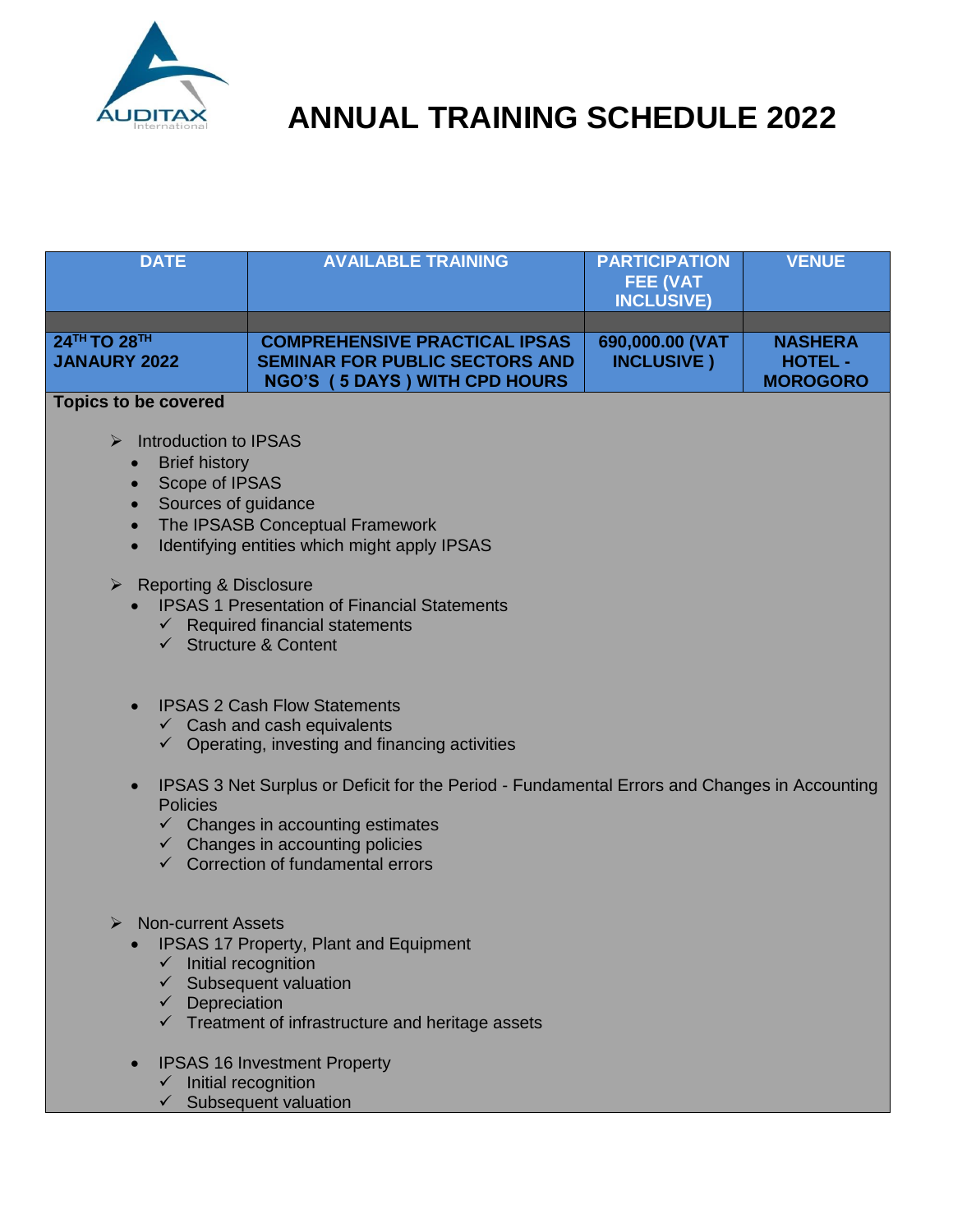

Transitional provisions for initial adoption

- IPSAS 31 Intangible Assets
	- $\checkmark$  Identifying relevant intangible assets and their initial recognition
	- $\checkmark$  Measurement
- IPSAS 21 & 26 Impairment of Non-Cash-Generating Assets & Impairment of Cash-Generating Assets
	- $\checkmark$  Impairment identification
	- $\checkmark$  Recognition and measurement
	- $\checkmark$  Impairment reversals
	- $\checkmark$  Disclosure requirements
- **EXECUTE:** Revenues & Related Costs
	- IPSAS 23 Revenue from Non-Exchange Transactions (Taxes and Transfers)
		- $\checkmark$  Recognition and measurement of tax revenue
		- $\checkmark$  Recognition of revenue from transfers
		- $\checkmark$  Reflecting conditions and restrictions in the financial statements
	- IPSAS 9 Revenue from Exchange Transactions
		- $\checkmark$  Accounting treatment for exchange transactions
	- IPSAS 12 Inventories
		- $\checkmark$  Public sector entity inventories
		- $\checkmark$  Inventories held for distribution at no or nominal charge
- $\triangleright$  Liabilities and Expenses
	- General expense recognition principles and application to donations given
	- IPSAS 19 Provisions, Contingent Liabilities and Contingent Assets
		- $\checkmark$  Definitions
		- $\checkmark$  Recognition and measurement
		- $\checkmark$  Disclosures
	- **IPSAS 25 Employee Benefits** 
		- $\checkmark$  Short and long-term benefits
		- $\checkmark$  Recognition, measurement of pension obligations
- $\triangleright$  Financing
	- IPSAS 13 Leases
	- $\checkmark$  Lessee and lasso financial reporting requirements
	- $\checkmark$  Sale and leaseback transactions
	- IPSAS 32 Service Concession Arrangements
	- IPSAS 4 The Effect of Changes in Foreign Exchange Rates
		- $\checkmark$  Foreign currency transactions
		- $\checkmark$  Foreign operations
- $\triangleright$  Consolidations and Interests in Other Entities
	- IPSAS 34 Separate Financial Statements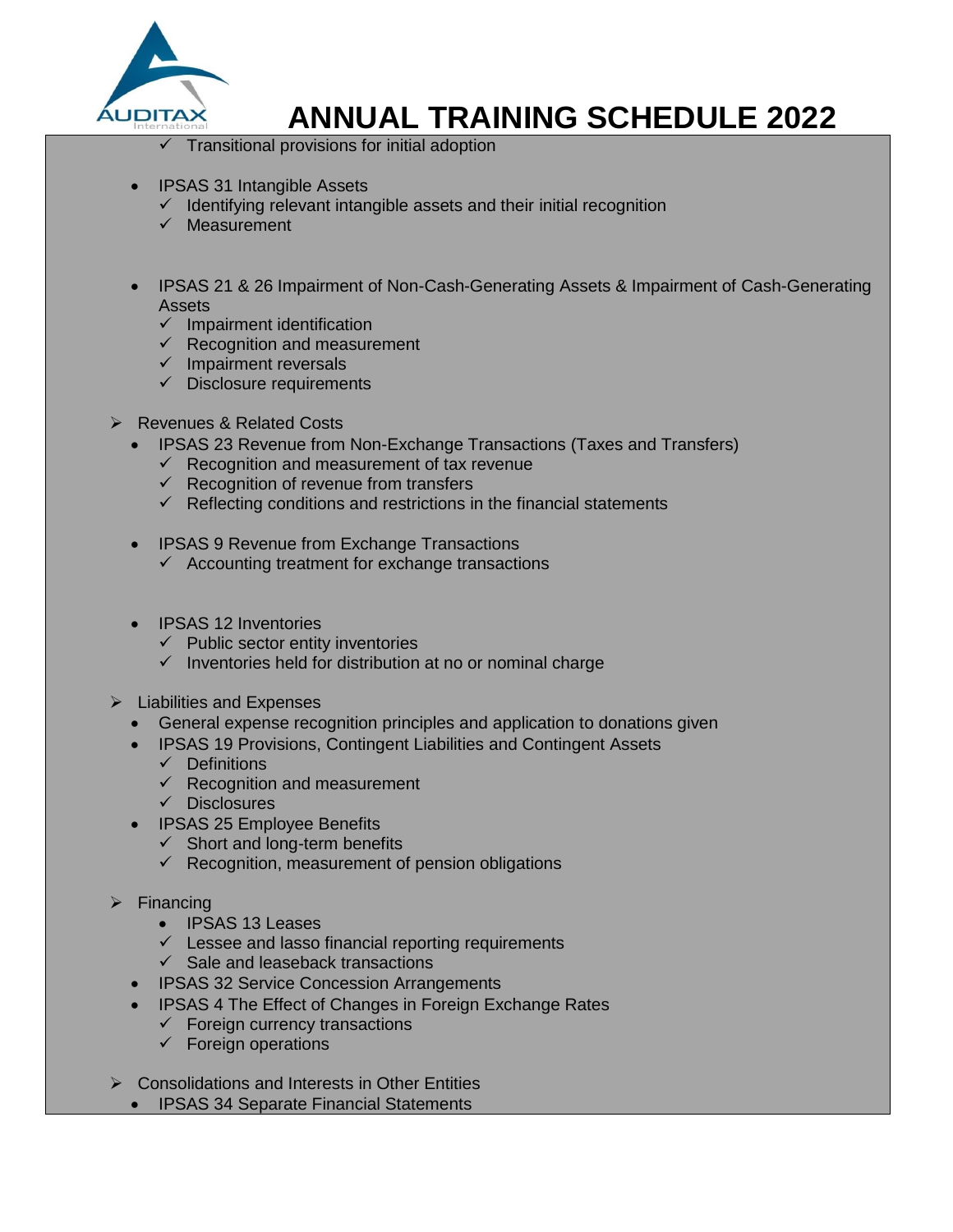

- IPSAS 35 Consolidated Financial Statements Accounting for Controlled Entities
- $\checkmark$  Consolidation boundaries under IPSAS and concepts of public sector control
- $\checkmark$  Consolidation requirements
- $\checkmark$  Determining whether control exists
- IPSAS 36 Accounting for Investments in Associates and Joint Ventures
	- $\checkmark$  Equity method of accounting
	- $\checkmark$  Cost method requirements
- IPSAS 37 Accounting for Joint Arrangements
	- $\checkmark$  Distinguishing joint ventures from joint operations
	- $\checkmark$  Equity and proportional accounting method
- IPSAS 38 Disclosure of Interest in Other Entities
- IPSAS 39 Employee Benefits
- IPSAS 40 Public Sector Combinations
- ▶ Other Presentation and Disclosure Standards
	- IPSAS 18 Segment Reporting
		- $\checkmark$  Distinguishable activities
	- IPSAS 20 Related Party Disclosures
		- $\checkmark$  Identification of related parties
		- $\checkmark$  Disclosure requirements
	- IPSAS 24 Presentation of Budget Information in Financial Statements
		- $\checkmark$  Required disclosures
		- Comparison of budget and actual amounts
		- $\checkmark$  Material differences
- > IPSAS Updates
	- Newly Issued Standards
		- $\checkmark$  IPSAS 40 Public Sectors Combinations
		- $\checkmark$  IPSAS 41 Financial Instrument
		- $\checkmark$  IPSAS 42 Social Benefits
		- $\checkmark$  COVID 19 Deferral of Effective Date
		- $\checkmark$  IPSAS 16 Investment Property
	- Exposure Draft
		- $\checkmark$  ED 70 Revenue with Performance Obligation
		- $\checkmark$  ED 71 Revenue without Performance Obligation
		- $\checkmark$  ED 72 Transfer Expenses
		- $\checkmark$  ED 75 Leases
		- $\checkmark$  ED 76 Conceptual Framework Limited Updates
		- $\checkmark$  ED 77 Measurements
		- $\checkmark$  ED Property, Plant and Equipment
		- ED 79 Non –Current Assets Held for Sale and Discontinued
		- ED 80 General Improvements to IPSAS 2021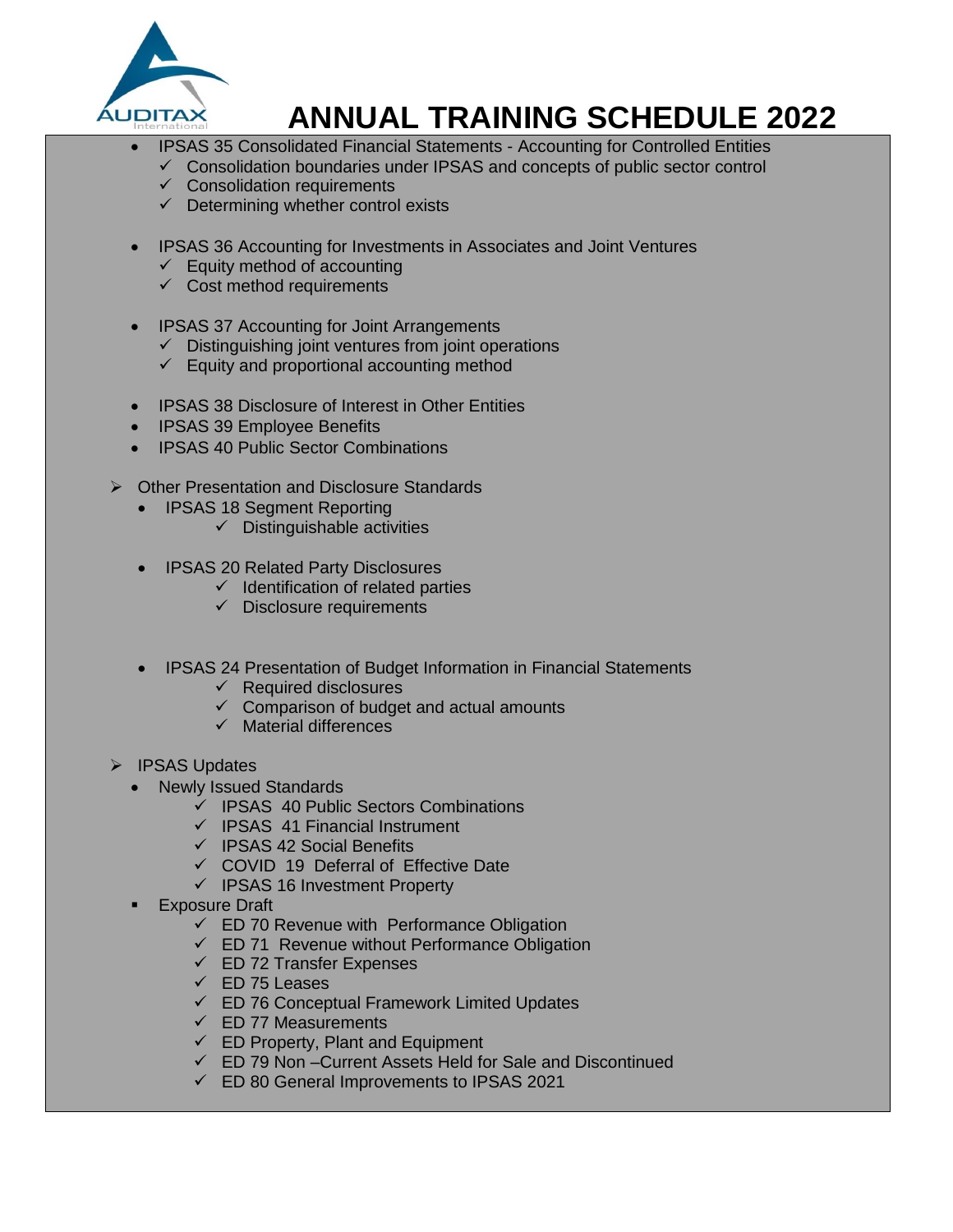

## **Note: Participants should come with their Financial Statements**

| 7 <sup>TH</sup> TO 11 <sup>TH</sup><br><b>FEBRUARY 2022</b> | <b>FIXED ASSETS AND INVENTORY</b><br><b>MANAGEMENT &amp; PROCUREMENT</b>                                   | 690,000(VAT<br><b>INCLUSIVE)</b> | <b>NASHERA</b><br><b>HOTEL-</b> |
|-------------------------------------------------------------|------------------------------------------------------------------------------------------------------------|----------------------------------|---------------------------------|
|                                                             | <b>SEMINAR (5 DAYS) WITH CPD HOURS</b>                                                                     |                                  | <b>MOROGORO</b>                 |
| <b>Topics Covered</b>                                       |                                                                                                            |                                  |                                 |
|                                                             | 1. Introduction to Fixed Assets Management.                                                                |                                  |                                 |
|                                                             | 2. Preparation of Fixed Assets Register and challenges involved.                                           |                                  |                                 |
| 3.                                                          | Techniques used in Valuation of Assets.                                                                    |                                  |                                 |
|                                                             | 4. Approaches used in conducting fixed assets verification and challenges involved.                        |                                  |                                 |
| 5.                                                          | IAS 16 Property, Plant and Equipment.                                                                      |                                  |                                 |
|                                                             | 6. IPSAS 17 Property, Plant and Equipment.                                                                 |                                  |                                 |
| 7.                                                          | IAS 36 Impairment of Property, Plant and Equipment.                                                        |                                  |                                 |
|                                                             | 8. IAS 21 Impairment of Non-Cash Generating Assets                                                         |                                  |                                 |
| 9.                                                          | Transforming manual fixed assets register into computerized Fixed Assets Register.                         |                                  |                                 |
|                                                             | 10. Performing reconciliation between assets verified against assets existing in the Fixed Assets Register |                                  |                                 |
|                                                             | 11. COVID-19 impact in Fixed Assets Management                                                             |                                  |                                 |
| 12. How to Undertake Stock Count                            |                                                                                                            |                                  |                                 |
| 13. Inventory Management                                    |                                                                                                            |                                  |                                 |
| 14. IAS 2 Inventory & IPSAS 12 Inventory                    |                                                                                                            |                                  |                                 |
|                                                             | 15. How to Audit Procurements & Contracts                                                                  |                                  |                                 |
|                                                             | Note: Participants should come with their Fixed Assets Registers.                                          |                                  |                                 |
|                                                             |                                                                                                            |                                  |                                 |
|                                                             |                                                                                                            |                                  |                                 |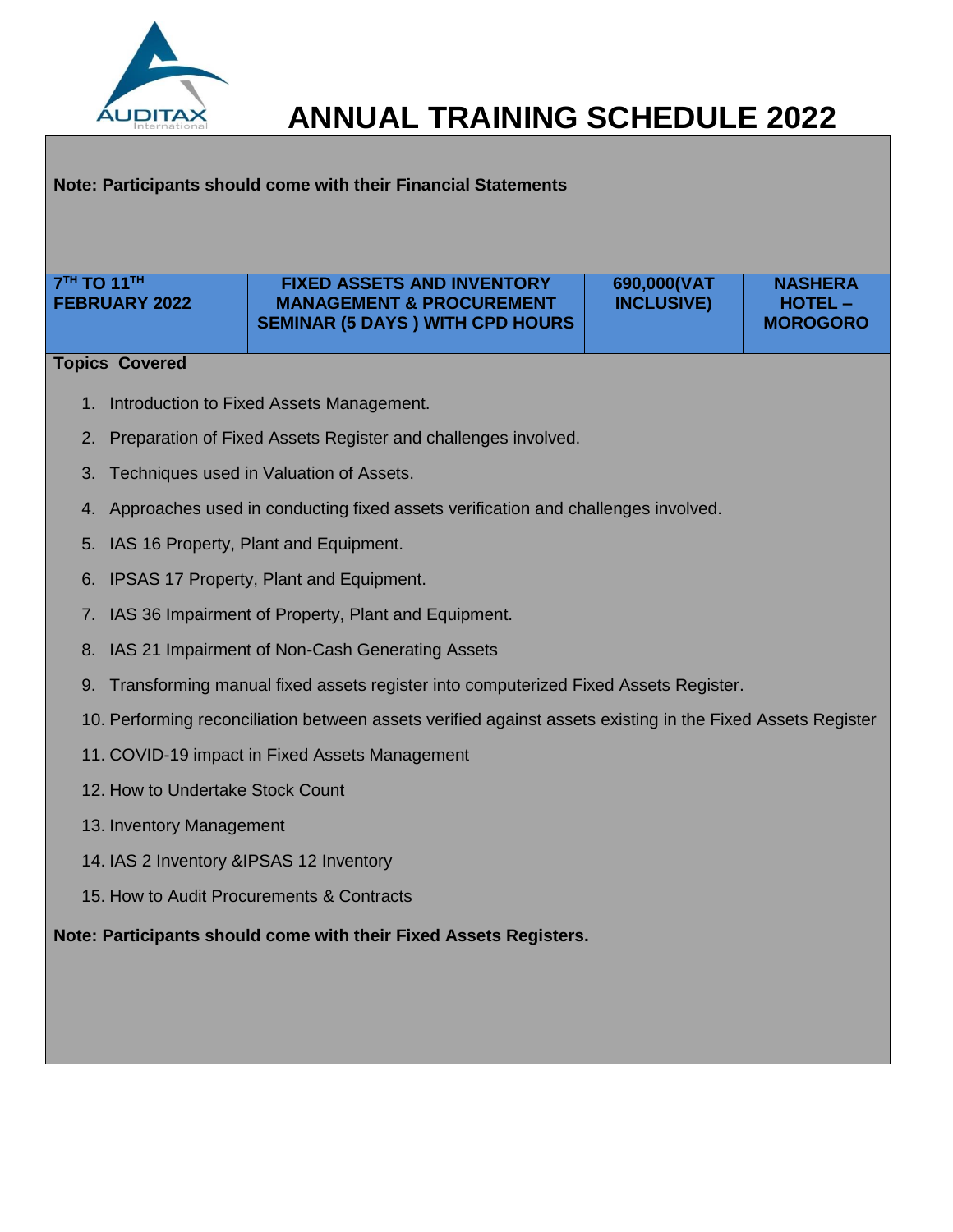

**TREASURY AND FINANCE & ACCOUNTING SEMINAR (5 DAYS) WITH CPD HOURS**

**690,000(VAT INCLUSIVE)**

**ARUSHA REGION** 

#### **Topics to be covered:**

**14TH TO 18TH FEBRUARY 2022**

- 1. Financial Statements analysis and interpretation.
- 2. Budget Management and Control
- 3. Payables and Receivables Management
- 4. Financial Modelling in Excel
- 5. Cost Management and Optimisation
- 6. Treasury Management (Cash, Investment etc.)
- 7. Inventory Management
- 8. Taxes Applicable to the Public and Private Sector entities, Tax Risks and how to Manage Tax Risks

| <b>LEADERSHIP SEMINAR</b><br>550,000 (VAT<br><b>FEBRUARY 2022</b><br>(3 DAYS) WITH CPD HOURS<br><b>INCLUSIVE)</b> | $21$ <sup>TH</sup> TO 23 <sup>RD</sup> |  |  | <b>HOLIDAY INN</b><br><b>HOTEL – DAR</b><br><b>ES SALAAM</b> |
|-------------------------------------------------------------------------------------------------------------------|----------------------------------------|--|--|--------------------------------------------------------------|
|-------------------------------------------------------------------------------------------------------------------|----------------------------------------|--|--|--------------------------------------------------------------|

- $\triangleright$  How to develop a Strategic Plan
- Understanding and Application of Business Strategies
- $\triangleright$  Effective Risk Management in Organizations: The role of the Board, Audit Committee and Management
- $\triangleright$  Budget Preparation and Execution
- **EXEC** Taxes Applicable to Organizations in Tanzania, Key Risks and how to Manage them
- > Emotional Intelligence
- **Personal Management**
- $\triangleright$  Effective Communication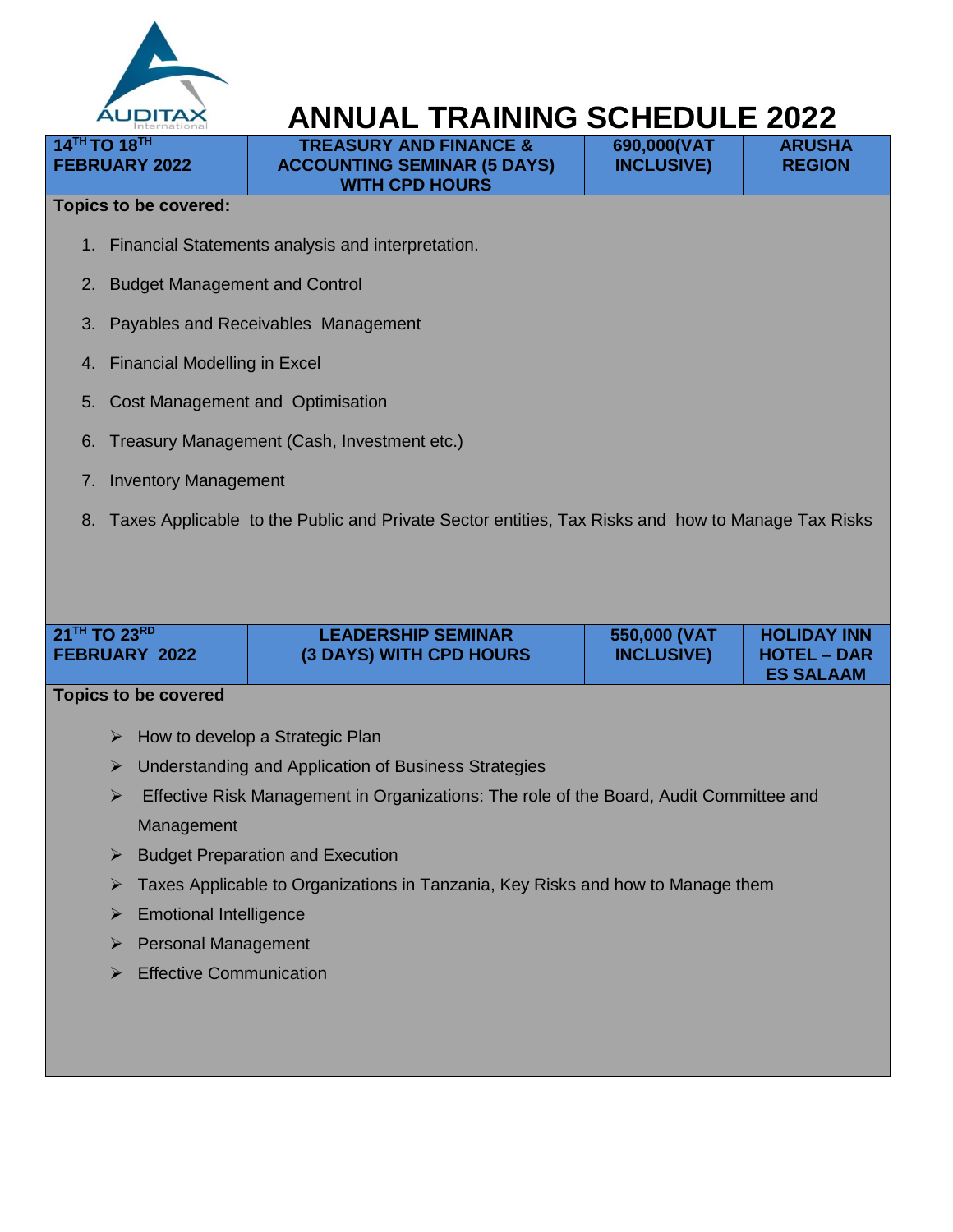

**AUDITING, RISK MANAGEMENT, PROCUREMENT, IPSAS, IFRS AND TAX SEMINAR (5 DAYS) WITH CPD HOURS**

**690,000 (VAT INCLUSIVE )**  **BAGAMOYO** 

### **Topics covered**

**2022**

**7 TH TO 11TH MARCH** 

- Procurement
	- How to Audit Procurement and Contracts
	- Understanding the Public Procurement Act, 2011 and its Regulation, 2013 as Amended in 2016
	- Approaches used in conducting fixed assets verification and challenges involved.
- $\triangleright$  Internal Audit
	- Risk based Internal Auditing
	- The Role of Internal Auditors in Fraud Detection, Assessment and Deterrence
	- How to conduct Information Communication Technology (ICT) Audit
	- Quality Assessment of Internal Audit Function
- $\triangleright$  IPSAS
	- Overview/summary of all International Public Sector Accounting Standards (IPSASs)
	- IPSAS Updates
- $\triangleright$  IFRS
	- Overview/summary of all International Financial Reporting Standards (IFRSs)
	- IFRS Updates
- $\triangleright$  Risk Management
	- How to perform Risk Assessment
	- Top Risks facing Organizations in Tanzania
- $\triangleright$  Taxation
	- Various Taxes Applicable to the Public and Private Sector Entities in Tanzania
	- Key tax risks facing Public and Private sector entities in Tanzania and how to manage them
- $\triangleright$  Improving Internal Controls in an organization.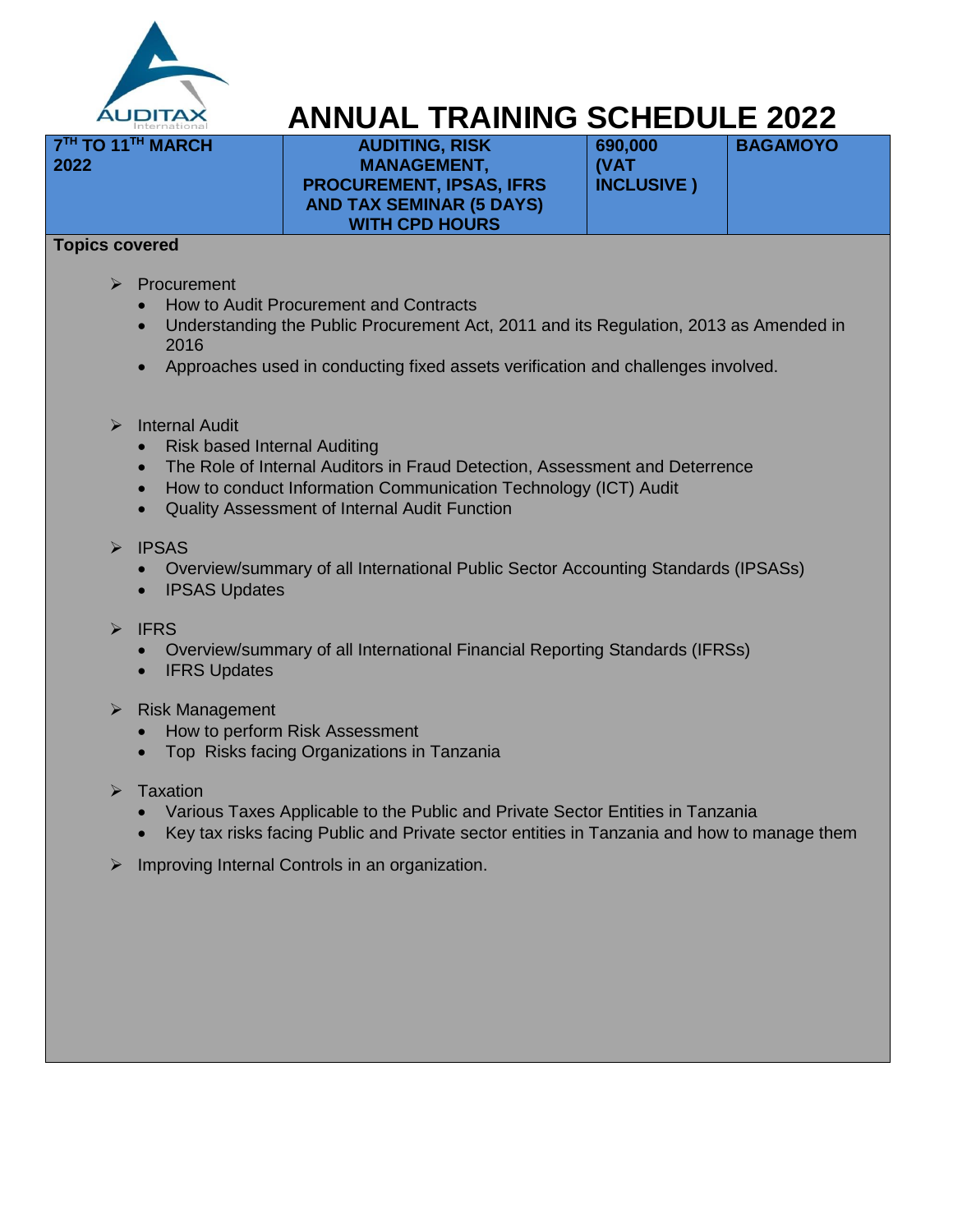

| $17TH$ & $18TH$ MARCH<br>2022                  |                                                                                                                                                                                                                                                                                                                                                                                      | <b>VAT TRAINING</b><br>(2 DAYS) WITH CPD HOURS | 400,000 (VAT<br><b>INCLUSIVE)</b>    | <b>HOLIDAY INN</b><br><b>HOTEL - DAR</b><br><b>ES SALAAM</b> |
|------------------------------------------------|--------------------------------------------------------------------------------------------------------------------------------------------------------------------------------------------------------------------------------------------------------------------------------------------------------------------------------------------------------------------------------------|------------------------------------------------|--------------------------------------|--------------------------------------------------------------|
| <b>Topics to be covered</b>                    |                                                                                                                                                                                                                                                                                                                                                                                      |                                                |                                      |                                                              |
|                                                | $\triangleright$ Overview of the VAT Act, 2014                                                                                                                                                                                                                                                                                                                                       |                                                |                                      |                                                              |
| $\blacktriangleright$                          | Key section of the VAT Act, 2014 including:                                                                                                                                                                                                                                                                                                                                          |                                                |                                      |                                                              |
|                                                | • VAT Exemptions: Procedures and Challenges<br>• VAT Refunds: Procedures and Challenges<br>• Adjustments<br>• VAT Apportionments methods<br>•Other VAT Act Sections                                                                                                                                                                                                                  |                                                |                                      |                                                              |
| VAT Risk Areas<br>$\blacktriangleright$        |                                                                                                                                                                                                                                                                                                                                                                                      |                                                |                                      |                                                              |
| ➤                                              | <b>Recently Decides Cases on VAT</b>                                                                                                                                                                                                                                                                                                                                                 |                                                |                                      |                                                              |
| ➤                                              | <b>Practical VAT Questions and Answers Session</b>                                                                                                                                                                                                                                                                                                                                   |                                                |                                      |                                                              |
| ➤                                              | Filing Electronic VAT returns using new upgraded VAT system                                                                                                                                                                                                                                                                                                                          |                                                |                                      |                                                              |
|                                                |                                                                                                                                                                                                                                                                                                                                                                                      |                                                |                                      |                                                              |
| 28 <sup>TH</sup> MARCH<br>TO 3RD APRIL<br>2022 | <b>FIXED ASSETS AND INVENTORY</b><br><b>MANAGEMENT, PLANNING,</b><br><b>BUDGETING, PROCUREMENT,</b><br><b>GOVERNANCE, COST</b><br><b>MANAGEMENT AND ACCOUNTING</b><br>(7 DAYS) WITH CPD HOURS                                                                                                                                                                                        | 900,000<br>(VAT                                | <b>MOROGORO</b><br><b>INCLUSIVE)</b> | NASHERA HOTEL -                                              |
| Topics to be covered:                          |                                                                                                                                                                                                                                                                                                                                                                                      |                                                |                                      |                                                              |
| ➤<br>➤<br>➤<br>➤<br>➤                          | $\triangleright$ Effective stores and inventory management and best practices<br>Fixed assets management and GAMIS<br>Planning, budgeting and Investment Decisions<br>Costs management<br>Financial statements Overview: Key issues for Accountants and Internal Auditors<br>Introduction to Strategic Management<br>Strategic Leadership, Ethical Reasoning and Professional Ethics |                                                |                                      |                                                              |
| ➤                                              | <b>Organization Structure and Controls</b>                                                                                                                                                                                                                                                                                                                                           |                                                |                                      |                                                              |
| ➤                                              | Corporate Governance and Performance measurement<br>> IPSAS 1: Presentation of Financial Statements                                                                                                                                                                                                                                                                                  |                                                |                                      |                                                              |

- $\triangleright$  IPSAS 12: Inventories
- IPSAS 24 Presentation of Budget Information in the Financial Statements: Addressing the Practical Challenges
- > IPSAS 31 Intangible Assets
- $\triangleright$  IPSAS 14 Events After the Reporting Date
- IPSAS 6 Consolidated and Separate Financial Statements (superseded)
- $\triangleright$  Procurement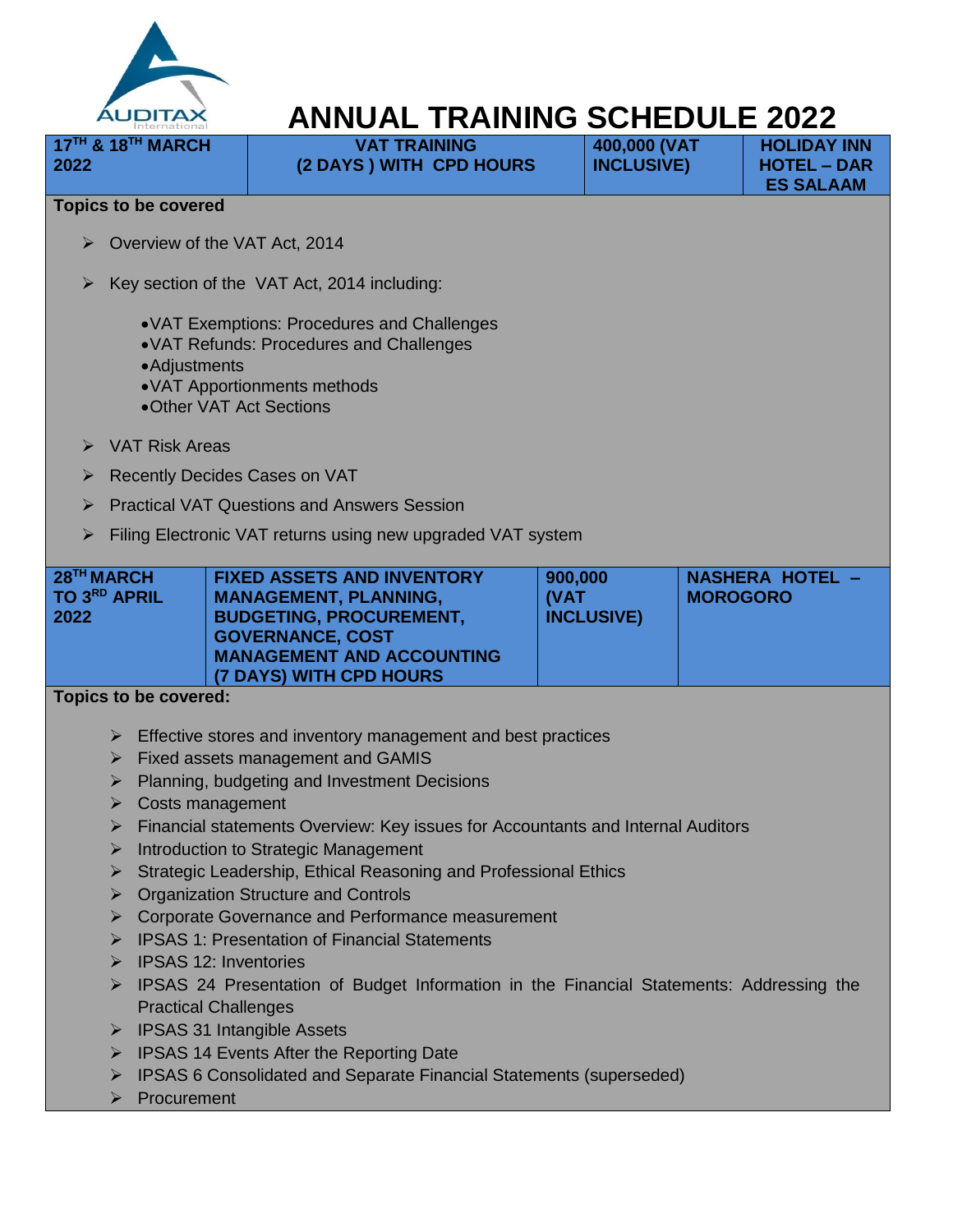

- **Effective tender/bid evaluation and prevention of corruption practices in public procurement**
- Public procurement and good governance
- Public procurement "code of conduct and professional ethics
- Public procurement act no.7, 2011 "challenges and implementation

| 8TH & 9TH APRIL 2022                                                                                                                                                                                           | <b>VAT TRAINING</b><br>(2 DAYS) WITH CPD HOURS                                                                                                                                                                                                                                                            | 300,000 (VAT<br><b>INCLUSIVE)</b>  | <b>CORRIDOR</b><br><b>SPRINGS</b><br><b>HOTEL -</b><br><b>ARUSHA</b> |
|----------------------------------------------------------------------------------------------------------------------------------------------------------------------------------------------------------------|-----------------------------------------------------------------------------------------------------------------------------------------------------------------------------------------------------------------------------------------------------------------------------------------------------------|------------------------------------|----------------------------------------------------------------------|
| ▶ Overview of the VAT Act, Cap 148<br>$\bullet$<br>Adjustments<br>$\bullet$<br><b>Other VAT Act Sections</b><br>$\bullet$<br>$\triangleright$ VAT Risk Areas<br>$\triangleright$ Recently Decided Cases on VAT | > Filing Electronic VAT returns using new upgraded VAT system<br>$\triangleright$ Key sections of the VAT Act, Cap 148 including:<br>• VAT Exemptions: Procedures and Challenges<br>VAT Refunds: Procedures and Challenges<br>VAT Apportionments methods<br>> Practical VAT Questions and Answers Session |                                    |                                                                      |
| 11TH TO 14TH APRIL<br>2022                                                                                                                                                                                     | <b>PRACTICAL IPSAS SEMINAR WITH</b><br>ALL UPDATES FOR PUBLIC SECTOR<br><b>AND NGO'S (4 DAYS) WITH CPD</b><br><b>HOURS</b>                                                                                                                                                                                | 600,000 (VAT<br><b>INCLUSIVE</b> ) | <b>NASHERA</b><br><b>HOTEL -</b><br><b>MOROGORO</b>                  |
| <b>Topics to be covered</b>                                                                                                                                                                                    |                                                                                                                                                                                                                                                                                                           |                                    |                                                                      |
| $\triangleright$ Introduction to IPSAS                                                                                                                                                                         |                                                                                                                                                                                                                                                                                                           |                                    |                                                                      |
| <b>Brief history</b><br>✓                                                                                                                                                                                      |                                                                                                                                                                                                                                                                                                           |                                    |                                                                      |
| Scope of IPSAS<br>✓                                                                                                                                                                                            |                                                                                                                                                                                                                                                                                                           |                                    |                                                                      |
| Sources of guidance<br>✓                                                                                                                                                                                       |                                                                                                                                                                                                                                                                                                           |                                    |                                                                      |
| ✓                                                                                                                                                                                                              | The IPSASB Conceptual Framework                                                                                                                                                                                                                                                                           |                                    |                                                                      |
| $\checkmark$                                                                                                                                                                                                   | Identifying entities which might apply IPSAS                                                                                                                                                                                                                                                              |                                    |                                                                      |
| $\triangleright$ Reporting & Disclosure                                                                                                                                                                        |                                                                                                                                                                                                                                                                                                           |                                    |                                                                      |
|                                                                                                                                                                                                                | • IPSAS 1 Presentation of Financial Statements                                                                                                                                                                                                                                                            |                                    |                                                                      |
| ✓                                                                                                                                                                                                              | Required financial statements                                                                                                                                                                                                                                                                             |                                    |                                                                      |
| <b>Structure &amp; Content</b><br>✓                                                                                                                                                                            |                                                                                                                                                                                                                                                                                                           |                                    |                                                                      |
| • IPSAS 2 Cash Flow Statements                                                                                                                                                                                 |                                                                                                                                                                                                                                                                                                           |                                    |                                                                      |
| Cash and cash equivalents<br>✓                                                                                                                                                                                 |                                                                                                                                                                                                                                                                                                           |                                    |                                                                      |
|                                                                                                                                                                                                                | Operating, investing and financing activities                                                                                                                                                                                                                                                             |                                    |                                                                      |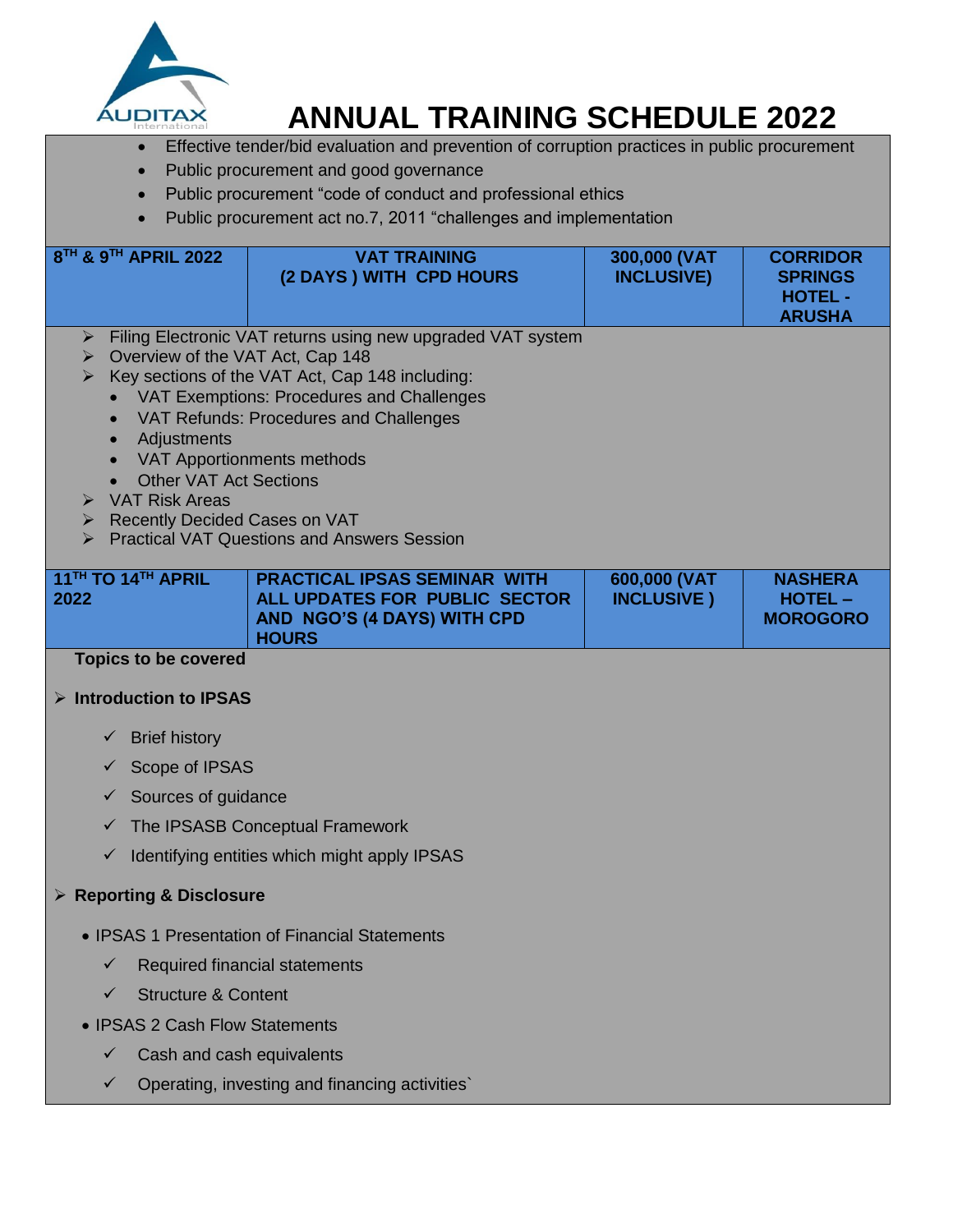

- IPSAS 3 Net Surplus or Deficit for the Period Fundamental Errors and Changes in Accounting Policies
	- $\checkmark$  Changes in accounting estimates
	- Changes in accounting policies
	- $\checkmark$  Correction of fundamental errors

### **Non-current Assets**

- IPSAS 17 Property, Plant and Equipment
	- $\checkmark$  Initial recognition
	- Subsequent valuation
	- $\checkmark$  Depreciation
	- $\checkmark$  Treatment of infrastructure and heritage assets
- IPSAS 16 Investment Property
	- $\checkmark$  Initial recognition
	- $\checkmark$  Subsequent valuation
	- $\checkmark$  Transitional provisions for initial adoption
- IPSAS 31 Intangible Assets
	- $\checkmark$  Identifying relevant intangible assets and their initial recognition
	- $\checkmark$  Measurement
- IPSAS 21 & 26 Impairment of Non-Cash-Generating Assets & Impairment of Cash-Generating Assets
	- Impairment identification
	- Recognition and measurement
	- $\checkmark$  Impairment reversals
	- $\checkmark$  Disclosure requirements

## **Revenues & Related Costs**

- IPSAS 23 Revenue from Non-Exchange Transactions (Taxes and Transfers)
	- $\checkmark$  Accounting treatment for exchange transactions
- IPSAS 12 Inventories
	- $\checkmark$  Public sector entity inventories
	- $\checkmark$  Inventories held for distribution at no or nominal charge
- **Liabilities and Expenses**
	- General expense recognition principles and application to donations given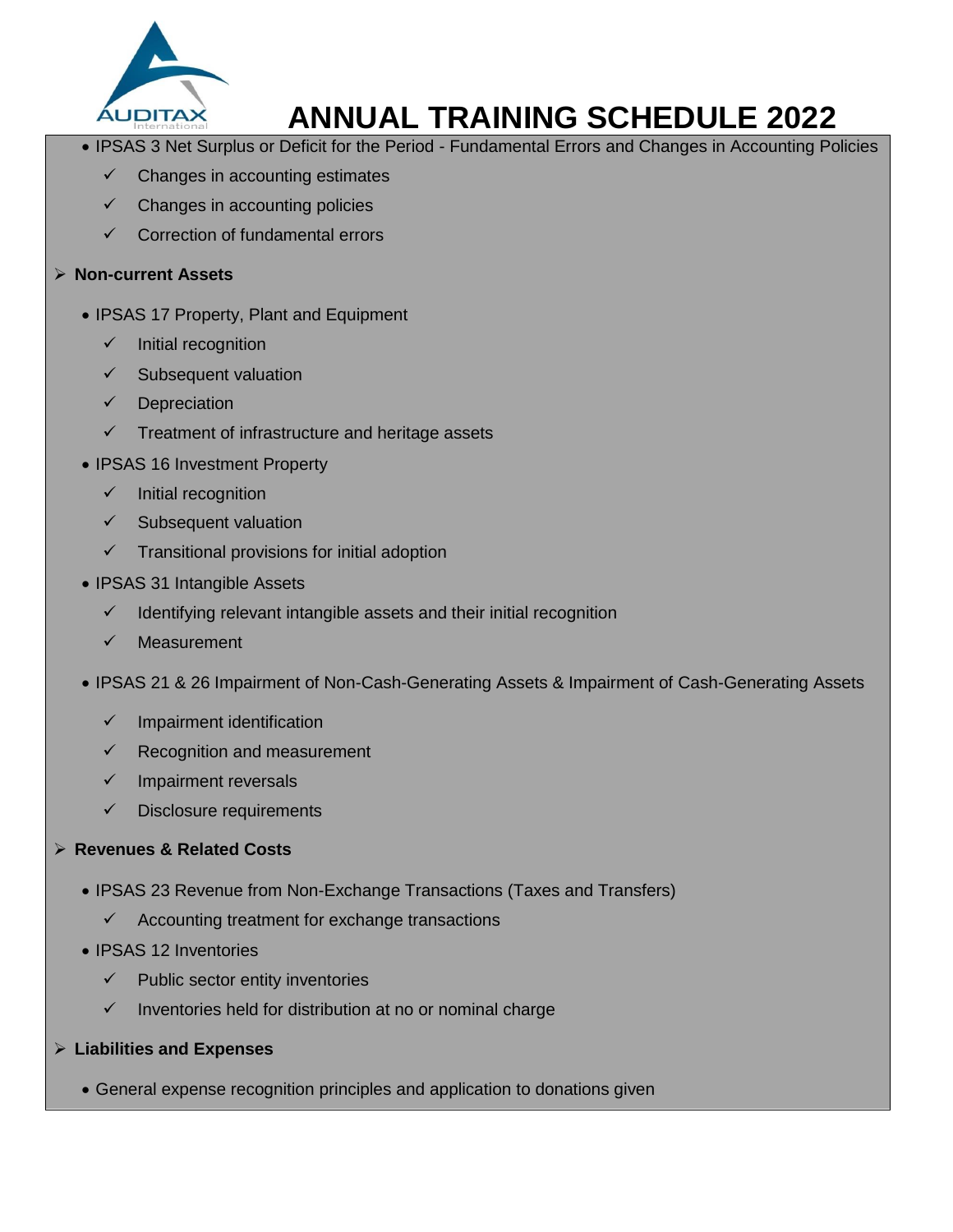

- IPSAS 19 Provisions, Contingent Liabilities and Contingent Assets
	- $\sqrt{\phantom{a}}$  Definitions
	- Recognition and measurement
	- **Disclosures**
- IPSAS 25 Employee Benefits
	- $\checkmark$  Short and long-term benefits
	- $\checkmark$  Recognition, measurement of pension obligations
- IPSAS 42 Social Benefits
- **Consolidations and Interests in Other Entities**
	- IPSAS 34 Separate Financial Statements
	- IPSAS 35 Consolidated Financial Statements Accounting for Controlled Entities
		- $\checkmark$  Consolidation boundaries under IPSAS and concepts of public sector control
		- $\checkmark$  Consolidation requirements
		- $\checkmark$  Determining whether control exists
	- IPSAS 36 Accounting for Investments in Associates and Joint Ventures
		- $\checkmark$  Equity method of accounting
		- $\checkmark$  Cost method requirements
	- IPSAS 37 Accounting for Joint Arrangements
		- $\checkmark$  Distinguishing joint ventures from joint operations
		- $\checkmark$  Equity and proportional accounting method
	- IPSAS 38 Disclosure of Interest in Other Entities
	- IPSAS 39 Employee Benefits
	- IPSAS 40 Public Sector Combinations
- **Other Presentation and Disclosure Standards**
	- IPSAS 20 Related Party Disclosures
		- $\checkmark$  Identification of related parties
		- $\checkmark$  Disclosure requirements
	- IPSAS 24 Presentation of Budget Information in Financial Statements
		- $\checkmark$  Required disclosures
		- Comparison of budget and actual amounts
		- $\checkmark$  Material differences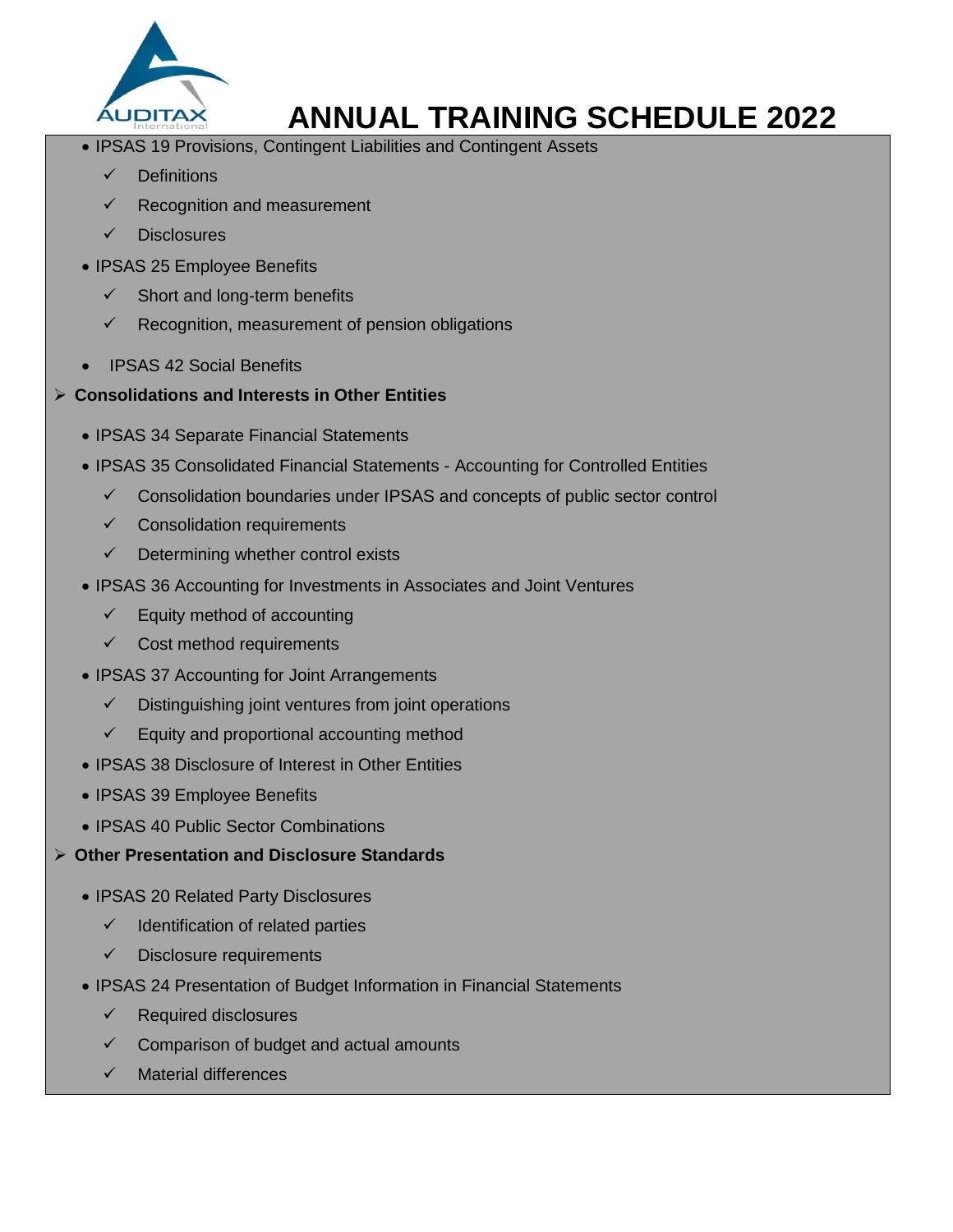

## **IPSAS Updates**

- Newly Issued Standards
	- $\checkmark$  IPSAS 40 Public Sectors Combinations
	- $\checkmark$  IPSAS 41 Financial Instrument
	- $\checkmark$  IPSAS 42 Social Benefits
	- $\checkmark$  COVID 19 Deferral of Effective Date
	- $\checkmark$  IPSAS 16 Investment Property
- Exposure Draft
	- $\checkmark$  ED 70 Revenue with Performance Obligation
	- $\checkmark$  ED 71 Revenue without Performance Obligation
	- $\checkmark$  ED 72 Transfer Expenses
	- $\checkmark$  ED 75 Leases
	- $\checkmark$  ED 76 Conceptual Framework Limited Updates
	- $\checkmark$  ED 77 Measurements
	- $\checkmark$  ED Property, Plant and Equipment
	- $\checkmark$  ED 79 Non –Current Assets Held for Sale and Discontinued
	- ED 80 General Improvements to IPSAS 2021

| $19^{TH}$ TO $21^{ST}$ APRIL | <b>ACCOUNTING SEMINAR</b> | 450,000 ( VAT   MOROGORO | I HOTEL -        |
|------------------------------|---------------------------|--------------------------|------------------|
| 2022                         | (3 DAYS) WITH CPD HOURS   | <b>INCLUSIVE)</b>        | <b>MOROGORO.</b> |
|                              |                           |                          |                  |

- $\triangleright$  Accounting Principles and Updates
- Accounting**:** Preparation of financial statements from the source documents
- $\triangleright$  Practical preparation of Financial Statement in the Public sector using IPSAS
- $\triangleright$  Comprehensive practical training in Final Accounts preparation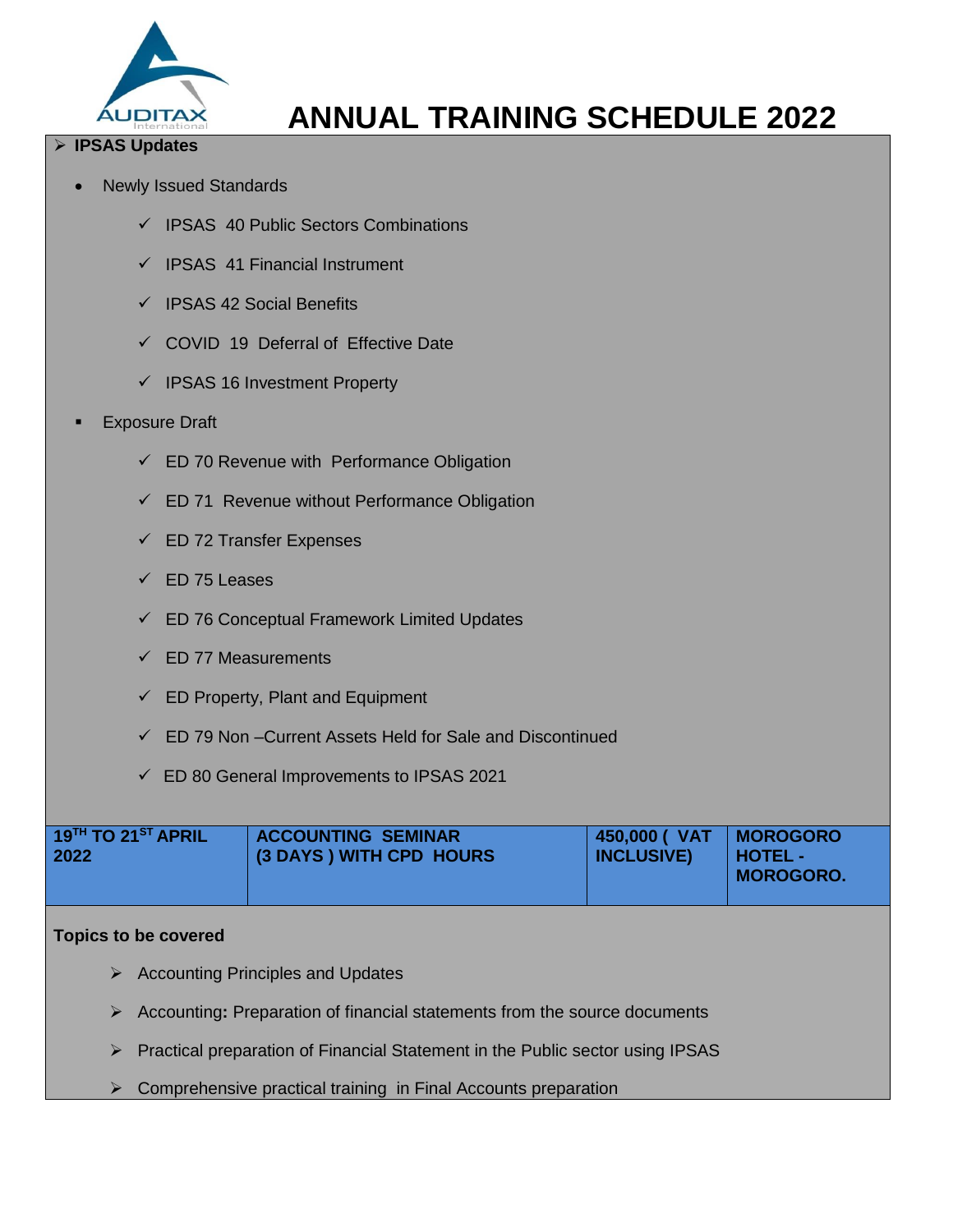

- Presenting disclosures in Financial statements
- $\triangleright$  Payroll Management
- Accounting and deferred tax in practice

| $\frac{1}{2}$ 9 <sup>TH</sup> TO 13 <sup>TH</sup> MAY 2022 | <b>FIXED ASSETS AND INVENTORY</b> | 690,000 (VAT      | <b>MOROGORO</b> |
|------------------------------------------------------------|-----------------------------------|-------------------|-----------------|
|                                                            | <b>MANAGEMENT SEMINAR</b>         | <b>INCLUSIVE)</b> | $HOTEL -$       |
|                                                            | <b>(5 DAYS) WITH CPD HOURS</b>    |                   | <b>MOROGORO</b> |

#### **Topics to be covered**

- $\triangleright$  Fixed Assets Management in the Public and Private Sectors
- Preparation of Fixed Assets Register and challenges involved.
- > Techniques used in Valuation of Assets.
- $\triangleright$  Approaches used in conducting fixed assets verification and challenges involved.
- $\triangleright$  IAS 16 Property, Plant and Equipment
- **IPSAS 17 Property, Plant and Equipment**
- $\triangleright$  IAS 36 Impairment of Property, Plant and Equipment
- ▶ IPSAS 21 Impairment of Non-Cash Generating Assets
- Transforming manual fixed assets register into computerized Fixed Assets Register.
- $\triangleright$  Performing reconciliation between assets verified against assets existing in the Fixed Assets Register
- **► COVID-19 impact in Fixed Assets Management**
- How to Undertake Stock Count
- Inventory Management
- > IAS 2 Inventory &IPSAS 12 Inventory
- Procedures for Procurement of Fixed Assets and Inventories Procedures in Public Sector

| $16^{TH}$ T O $20^{TH}$ MAY | <b>COMPREHENSIVE PRACTICAL</b>    | 690,000 (          | <b>MOROGORO</b>                |
|-----------------------------|-----------------------------------|--------------------|--------------------------------|
| 2022                        | <b>IPSAS SEMINAR FOR PUBLIC</b>   | <b>VAT</b>         | <b>HOTEL</b><br><b>College</b> |
|                             | <b>SECTORS AND NGO'S (5 DAYS)</b> | <b>INCLUSIVE</b> ) | ∣ MOROGORO                     |
|                             | <b>WITH CPD HOURS</b>             |                    |                                |

- **TFRS 1:** The Report by Those Charged with Governance.
- $\triangleright$  Introduction to IPSAS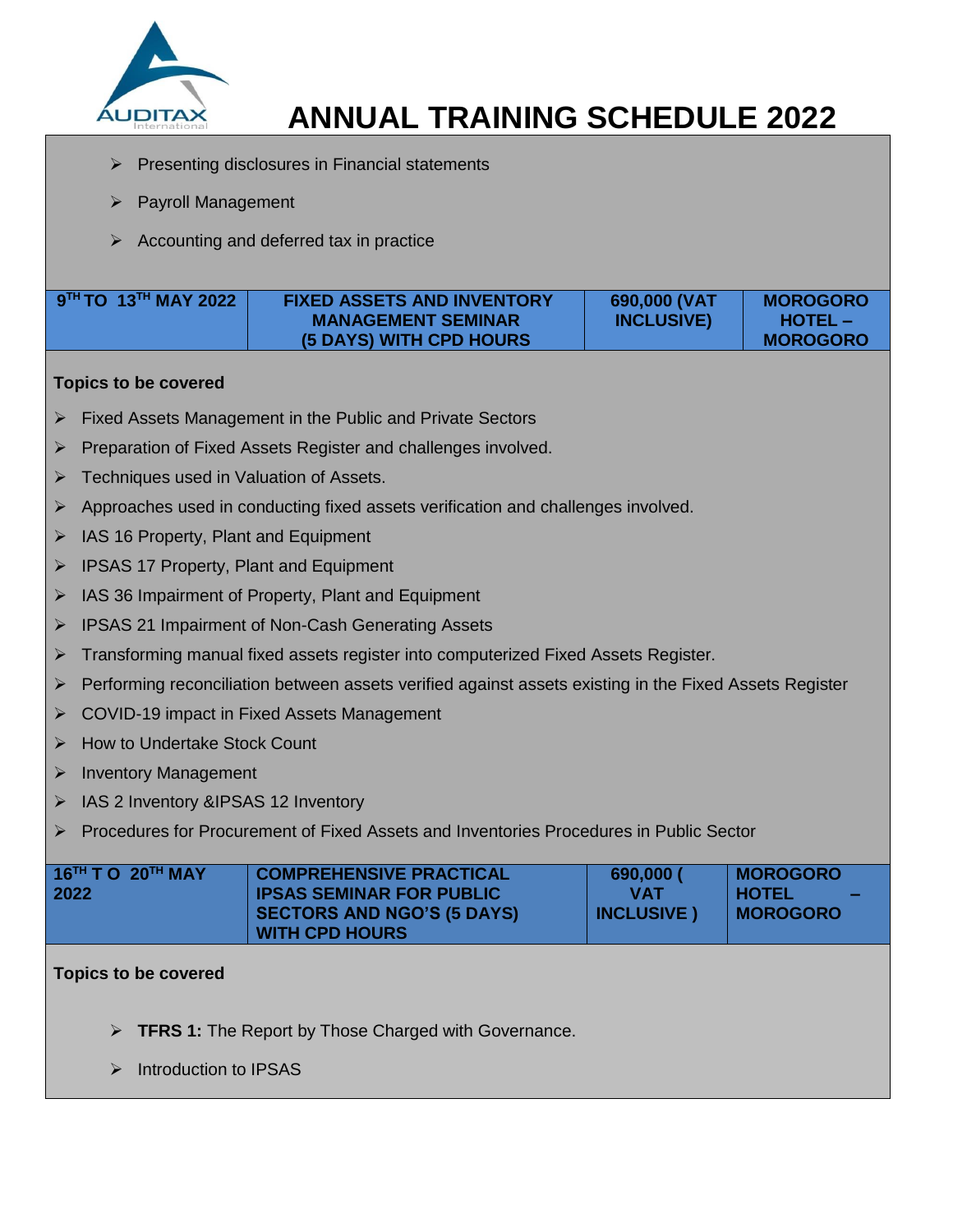

- Brief history
- Scope of IPSAS
- Sources of guidance
- The IPSASB Conceptual Framework
- Identifying entities which might apply IPSAS
- $\triangleright$  Reporting & Disclosure
	- IPSAS 1 Presentation of Financial Statements
		- $\checkmark$  Required financial statements
		- $\checkmark$  Structure & Content
	- IPSAS 2 Cash Flow Statements
		- $\checkmark$  Cash and cash equivalents
		- $\checkmark$  Operating, investing and financing activities
	- IPSAS 3 Net Surplus or Deficit for the Period Fundamental Errors and Changes in Accounting Policies
		- $\checkmark$  Changes in accounting estimates
		- $\checkmark$  Changes in accounting policies
		- $\checkmark$  Correction of fundamental errors
- $\triangleright$  Non-current Assets
	- IPSAS 17 Property, Plant and Equipment
		- $\checkmark$  Initial recognition
		- $\checkmark$  Subsequent valuation
		- $\checkmark$  Depreciation
		- $\checkmark$  Treatment of infrastructure and heritage assets
	- IPSAS 16 Investment Property
		- $\checkmark$  Initial recognition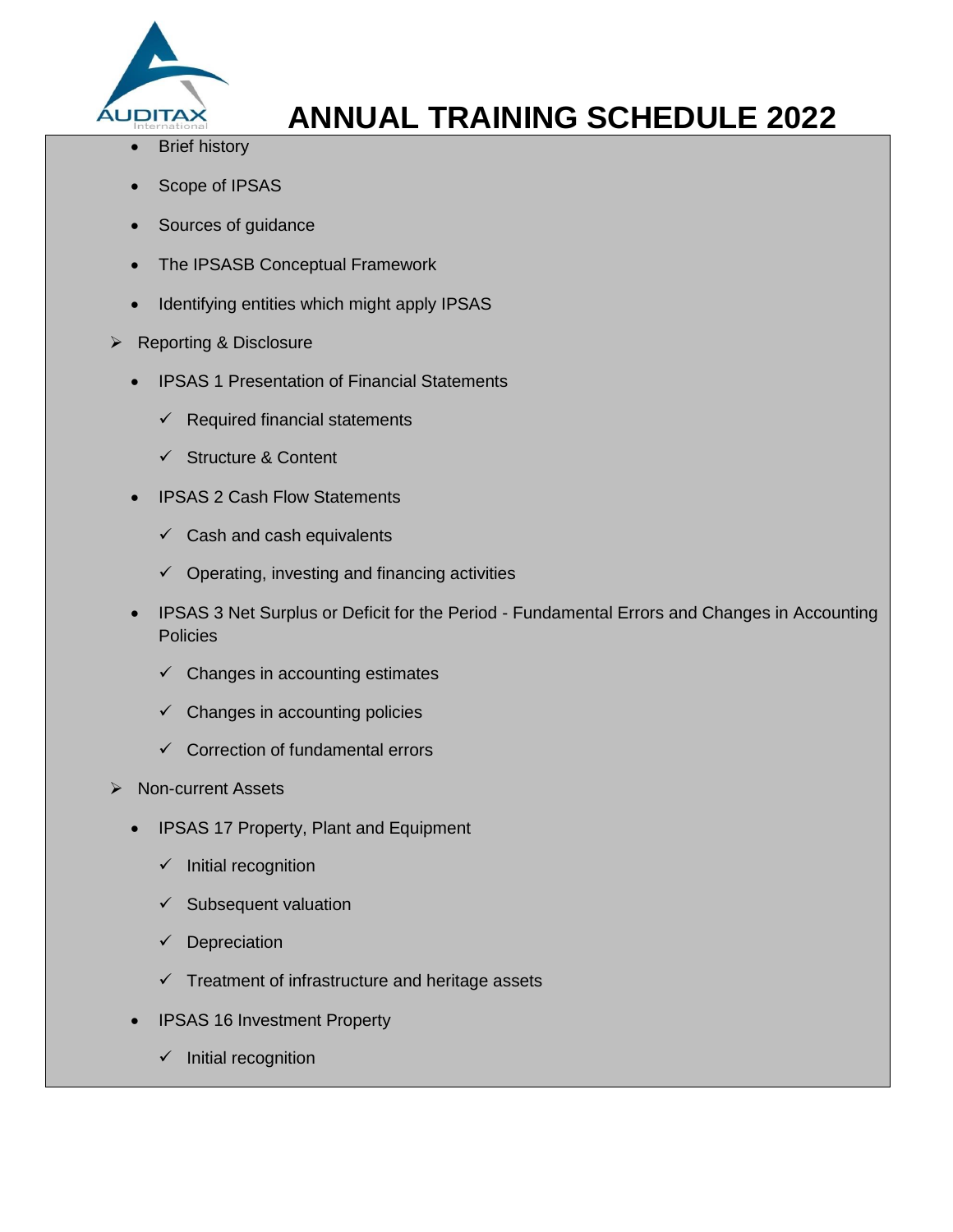

- Subsequent valuation
- $\checkmark$  Transitional provisions for initial adoption
- IPSAS 31 Intangible Assets
	- $\checkmark$  Identifying relevant intangible assets and their initial recognition
	- $\checkmark$  Measurement
- IPSAS 21 & 26 Impairment of Non-Cash-Generating Assets & Impairment of Cash-Generating Assets
	- $\checkmark$  Impairment identification
	- Recognition and measurement
	- $\checkmark$  Impairment reversals
	- $\checkmark$  Disclosure requirements
- **EXECUTE:** Revenues & Related Costs
	- IPSAS 23 Revenue from Non-Exchange Transactions (Taxes and Transfers)
		- $\checkmark$  Recognition and measurement of tax revenue
		- $\checkmark$  Recognition of revenue from transfers
		- $\checkmark$  Reflecting conditions and restrictions in the financial statements
	- IPSAS 9 Revenue from Exchange Transactions
		- $\checkmark$  Accounting treatment for exchange transactions
	- IPSAS 12 Inventories
		- $\checkmark$  Public sector entity inventories
		- $\checkmark$  Inventories held for distribution at no or nominal charge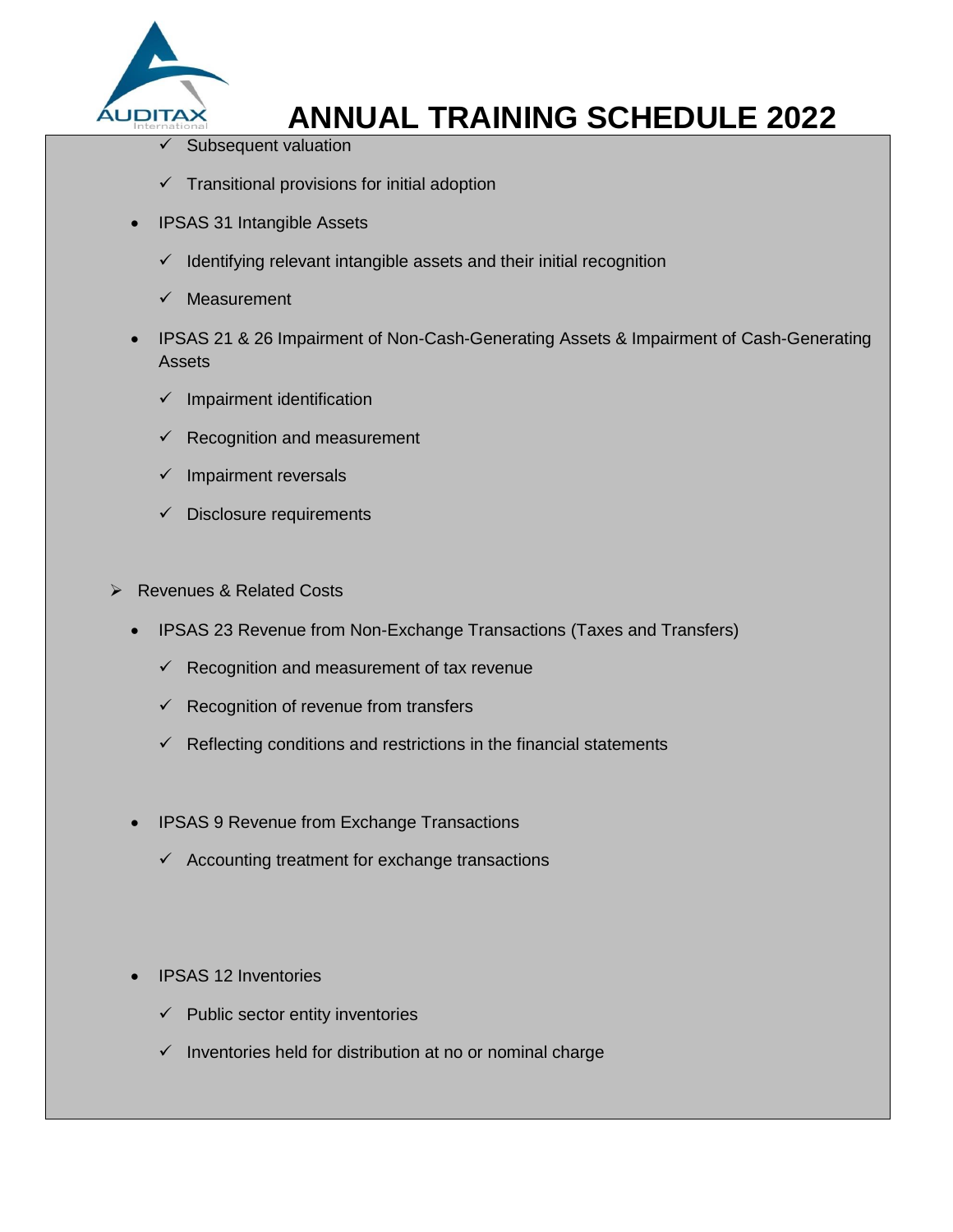

- $\triangleright$  Liabilities and Expenses
	- General expense recognition principles and application to donations given
	- IPSAS 19 Provisions, Contingent Liabilities and Contingent Assets
		- $\checkmark$  Definitions
		- $\checkmark$  Recognition and measurement
		- $\checkmark$  Disclosures
	- IPSAS 25 Employee Benefits
		- $\checkmark$  Short and long-term benefits
		- $\checkmark$  Recognition, measurement of pension obligations
- Financing
	- IPSAS 13 Leases
	- $\checkmark$  Lessee and lasso financial reporting requirements
	- $\checkmark$  Sale and leaseback transactions
	- IPSAS 32 Service Concession Arrangements
	- IPSAS 4 The Effect of Changes in Foreign Exchange Rates
		- $\checkmark$  Foreign currency transactions
		- $\checkmark$  Foreign operations
- ▶ Consolidations and Interests in Other Entities
	- IPSAS 34 Separate Financial Statements
	- IPSAS 35 Consolidated Financial Statements Accounting for Controlled Entities
		- $\checkmark$  Consolidation boundaries under IPSAS and concepts of public sector control
		- $\checkmark$  Consolidation requirements
		- $\checkmark$  Determining whether control exists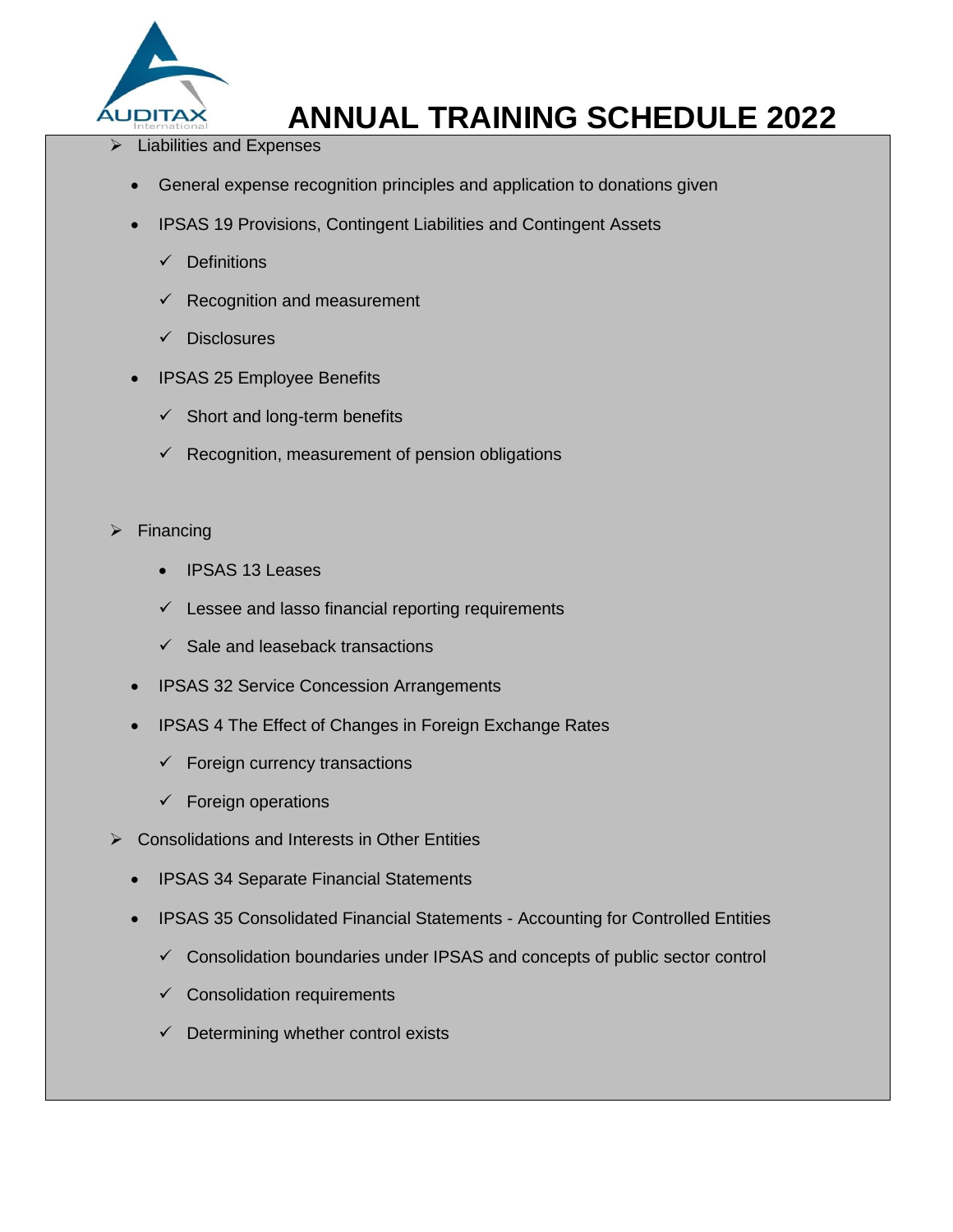

- IPSAS 36 Accounting for Investments in Associates and Joint Ventures
	- $\checkmark$  Equity method of accounting
	- $\checkmark$  Cost method requirements
- IPSAS 37 Accounting for Joint Arrangements
	- $\checkmark$  Distinguishing joint ventures from joint operations
	- $\checkmark$  Equity and proportional accounting method
- IPSAS 38 Disclosure of Interest in Other Entities
- IPSAS 39 Employee Benefits
- IPSAS 40 Public Sector Combinations
- Other Presentation and Disclosure Standards
	- IPSAS 18 Segment Reporting
		- $\checkmark$  Distinguishable activities
	- IPSAS 20 Related Party Disclosures
		- $\checkmark$  Identification of related parties
		- $\checkmark$  Disclosure requirements
	- IPSAS 24 Presentation of Budget Information in Financial Statements
		- $\checkmark$  Required disclosures
		- $\checkmark$  Comparison of budget and actual amounts
		- $\checkmark$  Material differences
- > IPSAS Updates
	- Newly Issued Standards
		- $\checkmark$  IPSAS 40 Public Sectors Combinations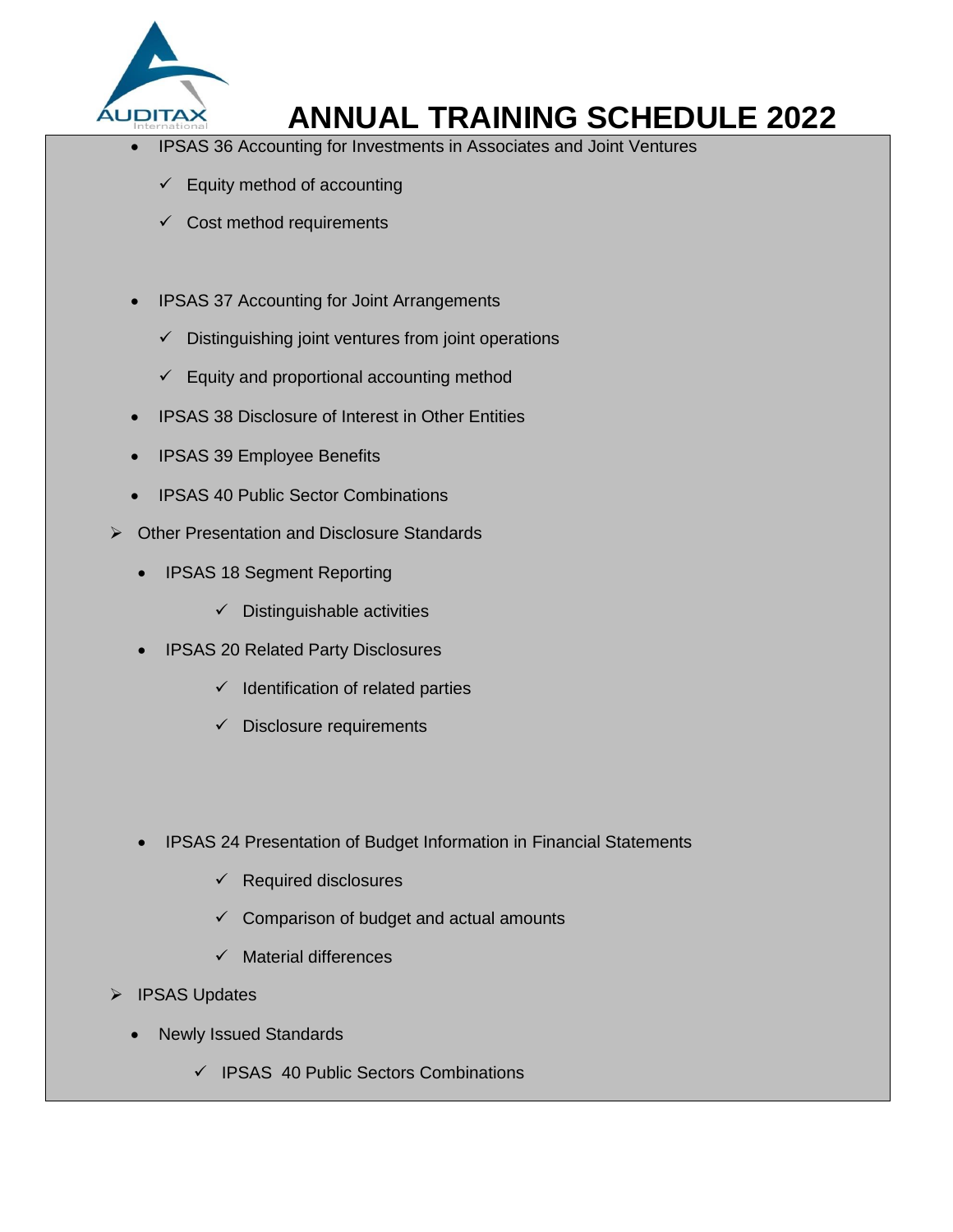

- IPSAS 41 Financial Instrument
- $\checkmark$  IPSAS 42 Social Benefits
- $\checkmark$  COVID 19 Deferral of Effective Date
- $\checkmark$  IPSAS 16 Investment Property

### Exposure Draft

- $\checkmark$  ED 70 Revenue with Performance Obligation
- $\checkmark$  ED 71 Revenue without Performance Obligation
- $\checkmark$  ED 72 Transfer Expenses
- $\checkmark$  ED 75 Leases
- $\checkmark$  ED 76 Conceptual Framework Limited Updates
- $\checkmark$  FD 77 Measurements
- $\checkmark$  ED Property, Plant and Equipment
- $\checkmark$  ED 79 Non –Current Assets Held for Sale and Discontinued
- ED 80 General Improvements to IPSAS 2021

## **Note: Participants should come with their Financial Statements**

| $23^{\text{RD}}$ TO $27^{\text{TH}}$ MAY<br>2022 | <b>AUDITING, RISK MANAGEMENT,</b><br><b>PROCUREMENT, IPSAS, IFRS AND</b><br><b>TAX SEMINAR (5 DAYS) WITH CPD</b> | 690,000(<br><b>VAT</b><br><b>INCLUSIVE)</b> | MOROGORO<br><b>THOTEL</b><br><b>IMOROGORO</b> |
|--------------------------------------------------|------------------------------------------------------------------------------------------------------------------|---------------------------------------------|-----------------------------------------------|
|                                                  | <b>HOURS</b>                                                                                                     |                                             |                                               |

#### **Topics Covered**

- $\triangleright$  Procurement
	- How to Audit Procurement and Contracts
	- Understanding the Public Procurement Act, 2011 and its Regulation, 2013 as Amended in 2016
	- Approaches used in conducting fixed assets verification and challenges involved.
- > Internal Audit
	- Risk based Internal Auditing
	- The Role of Internal Auditors in Fraud Detection, Assessment and Deterrence
	- How to conduct Information Communication Technology (ICT) Audit
	- Quality Assessment of Internal Audit Function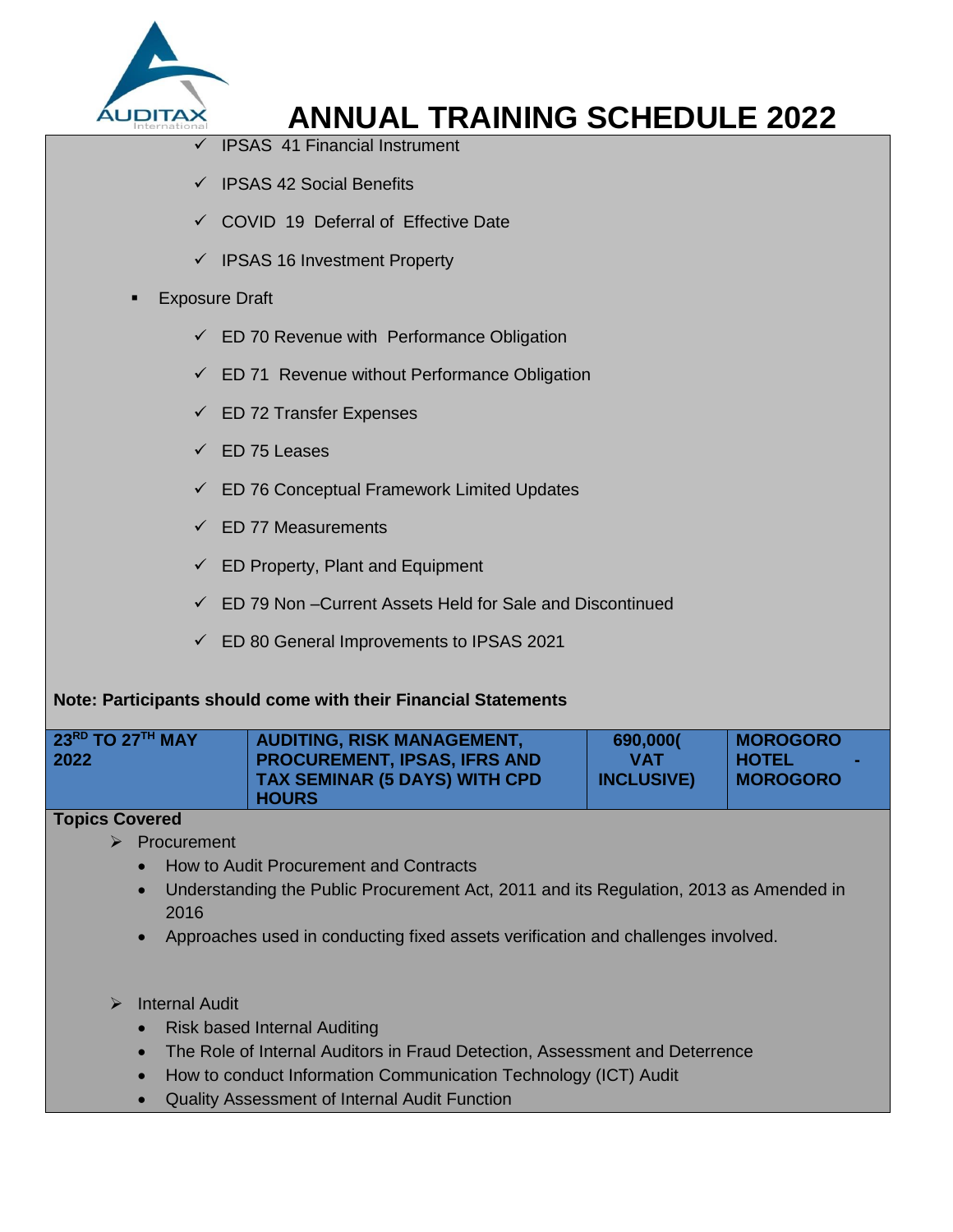

## $\triangleright$  IPSAS

- Overview/summary of all International Public Sector Accounting Standards (IPSASs)
- IPSAS Updates

### $\triangleright$  IFRS

- Overview/summary of all International Financial Reporting Standards (IFRSs)
- IFRS Updates

### $\triangleright$  Risk Management

- How to perform Risk Assessment
- Top Risks facing Organizations in Tanzania
- $\triangleright$  Taxation
	- Various Taxes Applicable to the Public and Private Sector Entities in Tanzania
	- Key tax risks facing Public and Private sector entities in Tanzania and how to manage them
- $\triangleright$  Improving Internal Controls in an organization

| 30TH MAY TO<br>$3RD$ JUNE<br>2022 | <b>PRACTICAL &amp; COMPREHENSIVE</b><br><b>IFRS SEMINAR (5 DAYS) WITH CPD</b><br><b>HOURS</b> | 750,000 (VAT<br><b>INCLUSIVE</b> ) | <b>CORRIDOR</b><br><b>SPRINGS HOTEL-</b><br><b>ARUSHA</b> |
|-----------------------------------|-----------------------------------------------------------------------------------------------|------------------------------------|-----------------------------------------------------------|
|                                   |                                                                                               |                                    |                                                           |

- $\triangleright$  Introduction to IFRS
- ▶ Revenue Recognition
	- Revenue from contracts with customers (IFRS 15)
- $\triangleright$  Lease (IFRS 16)
- $\triangleright$  Insurance Contracts (IFRS17)
- $\triangleright$  IFRSs for preparation of financial statements
	- Presentation of Financial Statements (IAS 1)
	- Statement of Cash Flow (IAS 7)
	- Changes in accounting policies estimates and errors (IAS 8)
	- Events after reporting period (IAS 10)
	- Operating segment (IFRS 8)
	- Related party disclosure (IAS 24)
	- Earnings per share (IAS 33)
	- Interim financial reports (IAS 34)
	- Discontinued operations (IFRS 5)
- $\triangleright$  Assets
	- Inventory (IAS 2)
	- Property, plant and equipment (IAS 16)
	- Borrowing Costs (IAS 23)
	- Intangible assets (IAS 38)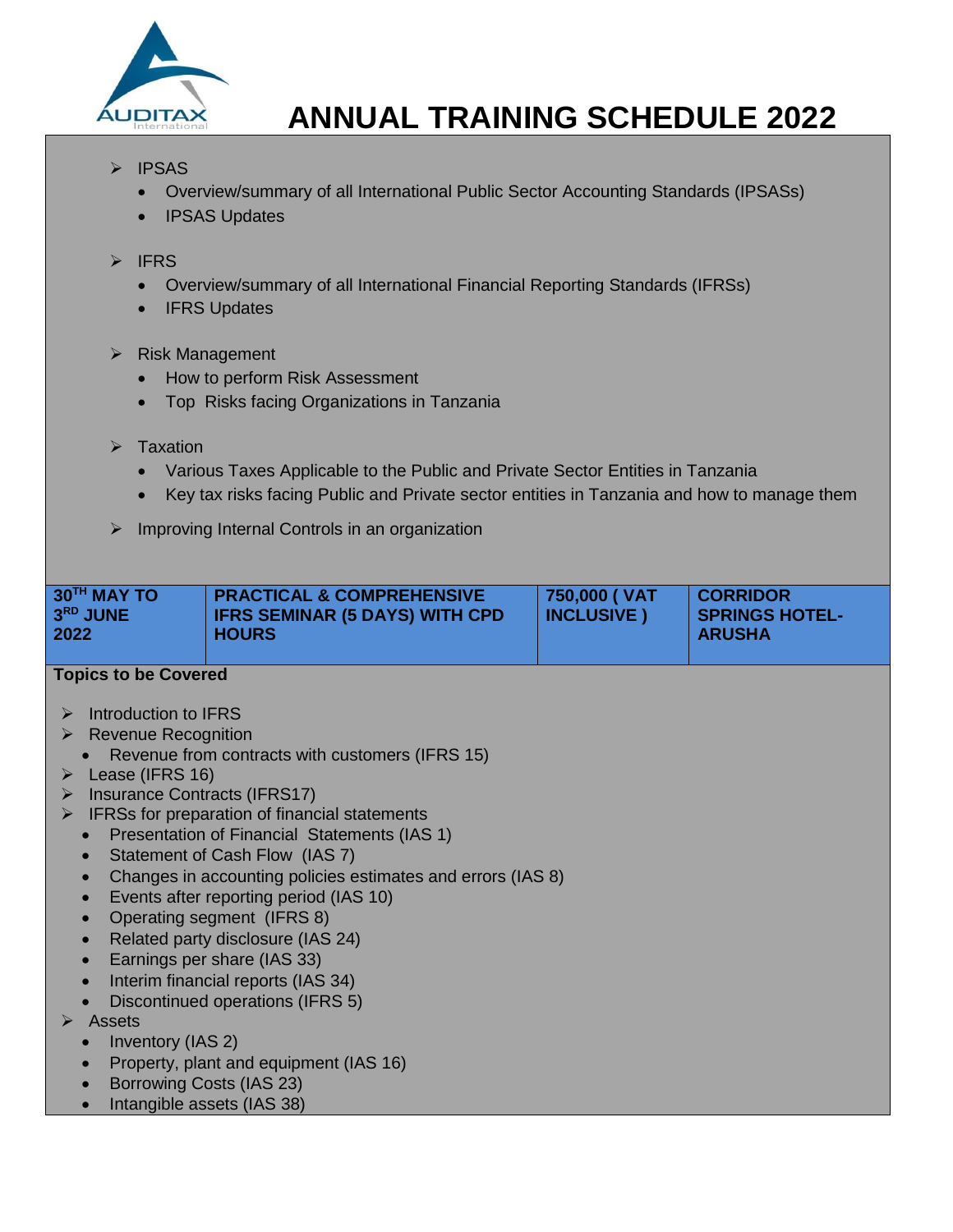

- Investment property (IAS 40)
- Impairment of assets (IAS 36)
- Non-Current assets held for sale (IFRS 5)
- Liabilities and Expenses & Updates
- Employment benefits (IAS 19)
- Provision, Contingent liabilities and Contingent assets (IAS 37)
- Share-based payment (IFRS 2)
- Financial Instruments
	- Financial assets and liabilities, hedging and derivatives (IFRS 9)
	- Financial Instruments disclosures (IFRS 7)
- > Income Taxes
	- Income taxes (IAS 12)
- $\triangleright$  Foreign Currency matters
	- The effect of change in foreign exchange rates (IAS 21)
- Business Combination, Consolidation, Associates & Joint Arrangements
	- Business Combination (IFRS 3)
	- Consolidated Financial Statements (IFRS 10)
	- Separate Financial statements (IAS 27)
	- Investments in Associates and Joint ventures (IAS 28)
	- Joint Arrangements (IFRS 11)
	- Disclosure of Interest in other entities (IFRS12)
- Special Areas
	- Accounting for government grants and disclosure of government assistance (IAS 20)
	- Accounting and reporting by retirement benefits plans (IAS 26)
	- Financial reporting in hyperinflationary economies (IAS 29)
- IASB Work Plan

| $8^{TH}$ TO 10 <sup>TH</sup> JUNE<br><b>PRACTICAL INCOME</b><br><b>TAX SEMINAR (3)</b><br>2022<br><b>DAYS) WITH CPD</b><br><b>HOURS</b> | 550,000 (VAT<br><b>INCLUSIVE)</b> | <b>HOLIDAY INN</b><br><b>HOTEL – DAR ES</b><br><b>SALAAM</b> |
|-----------------------------------------------------------------------------------------------------------------------------------------|-----------------------------------|--------------------------------------------------------------|
|-----------------------------------------------------------------------------------------------------------------------------------------|-----------------------------------|--------------------------------------------------------------|

- $\triangleright$  Overview of the Key Sections of the Tanzania Income Tax Act
- $\triangleright$  Withholding Tax: Addressing the practical challenges
- Transfer Pricing: Key Issues, Risks and Transfer Pricing Documentation
- ▶ Taxation of Non-Governmental Organizations (Exemptions, Refunds, Charitable Status, Corporate Tax etc.)
- **Faxes on Employment Income for Private and Public Sector entity**
- Taxation of Permanent Establishments (Branches and Others)
- $\triangleright$  Income Tax Computation and Return Preparation: Addressing Practical Challenges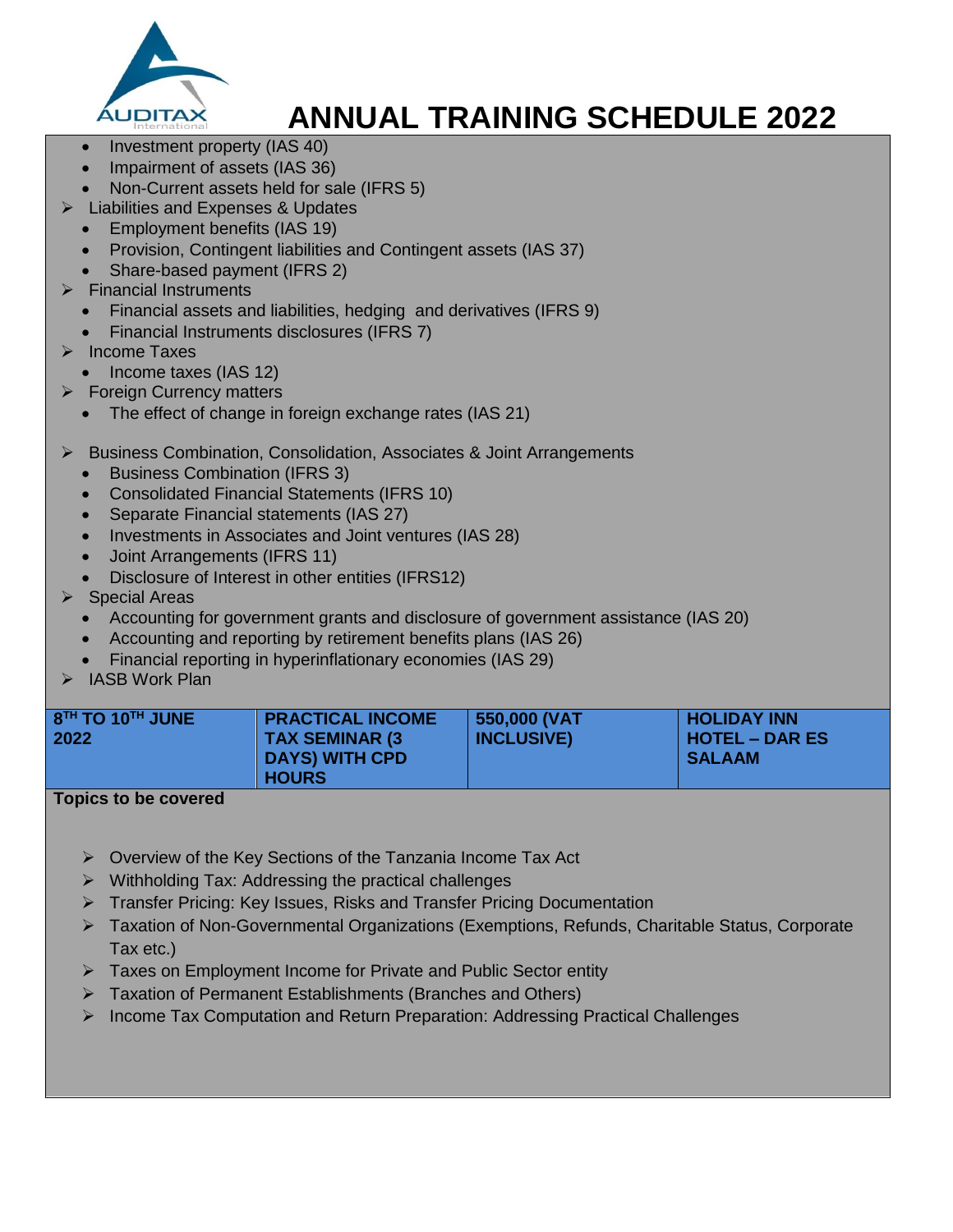

| $13^{TH}$ TO 17 <sup>TH</sup> JUNE | <b>AUDITING, RISK</b>                                 | <b>(VAT</b><br>690,000 | <b>NASHERA</b>                            |
|------------------------------------|-------------------------------------------------------|------------------------|-------------------------------------------|
| 2022                               | <b>MANAGEMENT,</b><br><b>PROCUREMENT, IPSAS, IFRS</b> | <b>INCLUSIVE)</b>      | <b>HOTEL</b><br>$\sim$<br><b>MOROGORO</b> |
|                                    | <b>AND TAX SEMINAR (5 DAYS)</b>                       |                        |                                           |
|                                    | <b>WITH CPD HOURS</b>                                 |                        |                                           |
| Tankas ta ha sausaral              |                                                       |                        |                                           |

- ▶ The Role of Internal and External Auditors in Auditing the Financial Statements
- $\triangleright$  Procurement
	- How to Audit Procurement and Contracts
	- Understanding the Public Procurement Act, 2011 and its Regulation, 2013 as Amended in 2016
	- Approaches used in conducting fixed assets verification and challenges involved.
- $\triangleright$  Internal Audit
	- Risk based Internal Auditing
	- The Role of Internal Auditors in Fraud Detection, Assessment and Deterrence
	- How to conduct Information Communication Technology (ICT) Audit
	- Quality Assessment of Internal Audit Function
- $\triangleright$  IPSAS
	- Overview/summary of all International Public Sector Accounting Standards (IPSASs)
	- IPSAS Updates
- $\triangleright$  IFRS
	- Overview/summary of all International Financial Reporting Standards (IFRSs)
	- IFRS Updates
- $\triangleright$  Risk Management
	- How to perform Risk Assessment
	- Top Risks facing Organizations in Tanzania
- $\triangleright$  Taxation
	- Various Taxes Applicable to the Public and Private Sector Entities in Tanzania
	- Key tax risks facing Public and Private sector entities in Tanzania and how to manage them
- $\triangleright$  Improving Internal Controls in an organization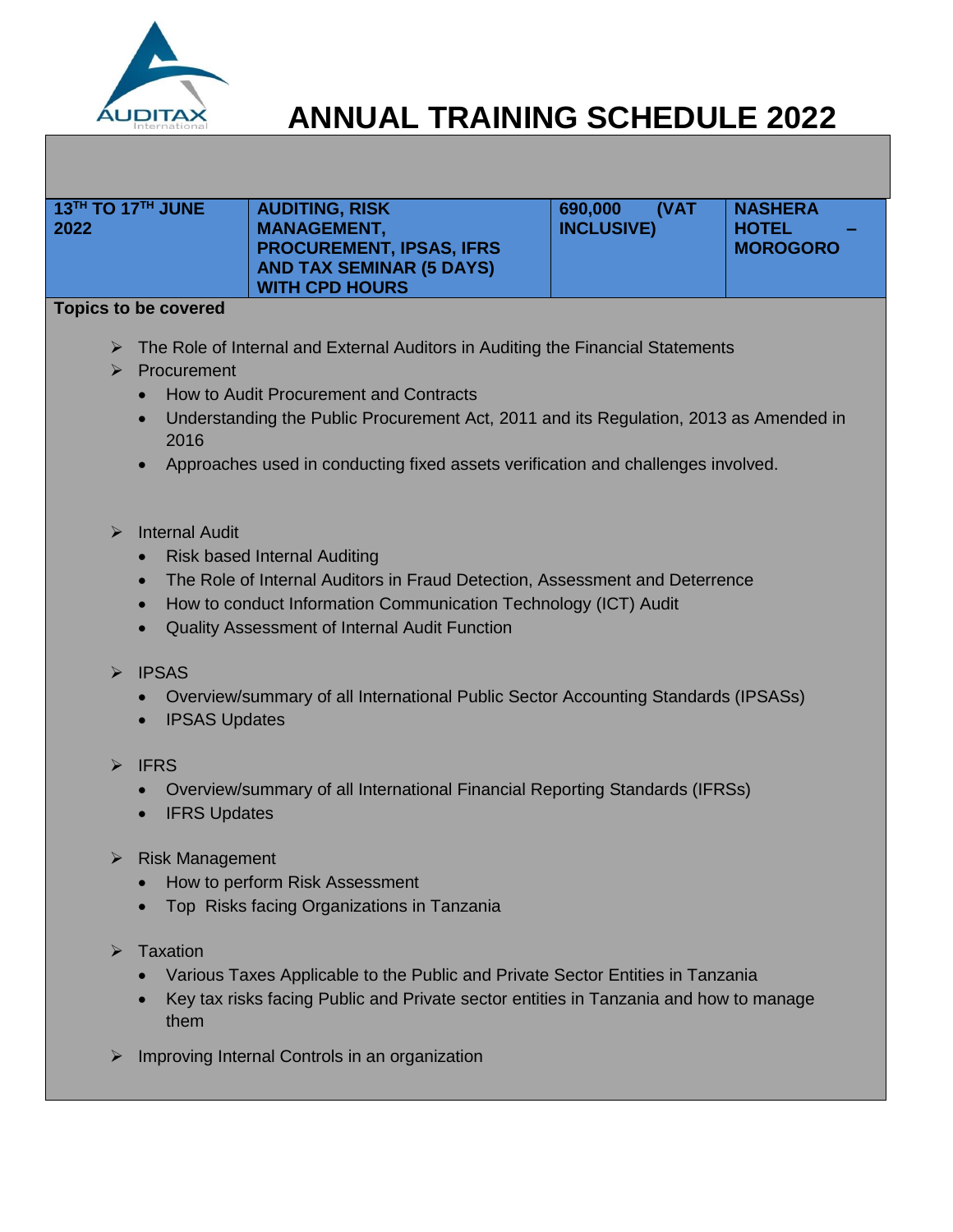

| <b>JUNE 2022</b>                                                                                                                                                                                                                                                                                                                                                                                                                                                                                                                                                                                                                                                                                                                                                                                                                                                                                                                                                                                                                                                                                                         | 20TH TO 24TH                                            | <b>ACCOUNTING SEMINAR (5 DAYS)</b><br><b>WITH CPD HOURS</b>                                                                                                                                                                                                                                            | 690,000(VAT<br><b>INCLUSIVE)</b>         | <b>BAGAMOYO</b> |
|--------------------------------------------------------------------------------------------------------------------------------------------------------------------------------------------------------------------------------------------------------------------------------------------------------------------------------------------------------------------------------------------------------------------------------------------------------------------------------------------------------------------------------------------------------------------------------------------------------------------------------------------------------------------------------------------------------------------------------------------------------------------------------------------------------------------------------------------------------------------------------------------------------------------------------------------------------------------------------------------------------------------------------------------------------------------------------------------------------------------------|---------------------------------------------------------|--------------------------------------------------------------------------------------------------------------------------------------------------------------------------------------------------------------------------------------------------------------------------------------------------------|------------------------------------------|-----------------|
|                                                                                                                                                                                                                                                                                                                                                                                                                                                                                                                                                                                                                                                                                                                                                                                                                                                                                                                                                                                                                                                                                                                          |                                                         |                                                                                                                                                                                                                                                                                                        |                                          |                 |
|                                                                                                                                                                                                                                                                                                                                                                                                                                                                                                                                                                                                                                                                                                                                                                                                                                                                                                                                                                                                                                                                                                                          |                                                         |                                                                                                                                                                                                                                                                                                        |                                          |                 |
| <b>Topics to be covered</b><br>1. Introduction to IPSAS and Overview of all IPSAS Standards<br>Accounting: Preparation of financial statements from the source documents<br>2.<br>Practical preparation of Financial Statement in the Public sector using IPSAS<br>3.<br>Comprehensive practical training in Final Accounts preparation<br>4.<br>5. IPSAS Key Standards for Preparation of Final Accounts<br><b>IPSAS 1 Presentation of Financial Statements</b><br><b>IPSAS 2 Cash Flow Statements</b><br>$\bullet$<br><b>IPSAS 3 Accounting Policies, Changes in Accounting Estimates and Errors</b><br>IPSAS 17 Property, Plant and Equipment<br>$\bullet$<br>IPSAS 23 Revenue from Non-Exchange Transactions (Taxes and Transfers)<br>IPSAS 24 Presentation of Budget Information in Financial Statements<br>$\bullet$<br><b>IPSAS 35 Consolidated Financial Statements - Accounting for Controlled Entities</b><br>TFRS 1 The Report by Those Charged with Governance.<br>6.<br>Presenting disclosures in Financial statements<br>7.<br>Accounting and deferred tax in practice<br>8.<br><b>IPSAS Updates</b><br>9. |                                                         |                                                                                                                                                                                                                                                                                                        |                                          |                 |
| 2022                                                                                                                                                                                                                                                                                                                                                                                                                                                                                                                                                                                                                                                                                                                                                                                                                                                                                                                                                                                                                                                                                                                     | 18 <sup>TH</sup> TO 22 <sup>ND</sup> JULY               | <b>AUDITING, RISK</b><br><b>MANAGEMENT,</b><br><b>PROCUREMENT, IPSAS, IFRS</b><br><b>AND TAX SEMINAR (5 DAYS)</b><br><b>WITH CPD HOURS</b>                                                                                                                                                             | 690,000<br>$($ VAT<br><b>INCLUSIVE</b> ) | <b>BAGAMOYO</b> |
|                                                                                                                                                                                                                                                                                                                                                                                                                                                                                                                                                                                                                                                                                                                                                                                                                                                                                                                                                                                                                                                                                                                          | <b>Topics to be covered</b>                             |                                                                                                                                                                                                                                                                                                        |                                          |                 |
|                                                                                                                                                                                                                                                                                                                                                                                                                                                                                                                                                                                                                                                                                                                                                                                                                                                                                                                                                                                                                                                                                                                          | ➤<br>Procurement<br>➤<br>$\bullet$<br>2016<br>$\bullet$ | The Role of Internal and External Auditors in Auditing the Financial Statements<br>How to Audit Procurement and Contracts<br>Understanding the Public Procurement Act, 2011 and its Regulation, 2013 as Amended in<br>Approaches used in conducting fixed assets verification and challenges involved. |                                          |                 |
|                                                                                                                                                                                                                                                                                                                                                                                                                                                                                                                                                                                                                                                                                                                                                                                                                                                                                                                                                                                                                                                                                                                          | <b>Internal Audit</b><br>⋗                              |                                                                                                                                                                                                                                                                                                        |                                          |                 |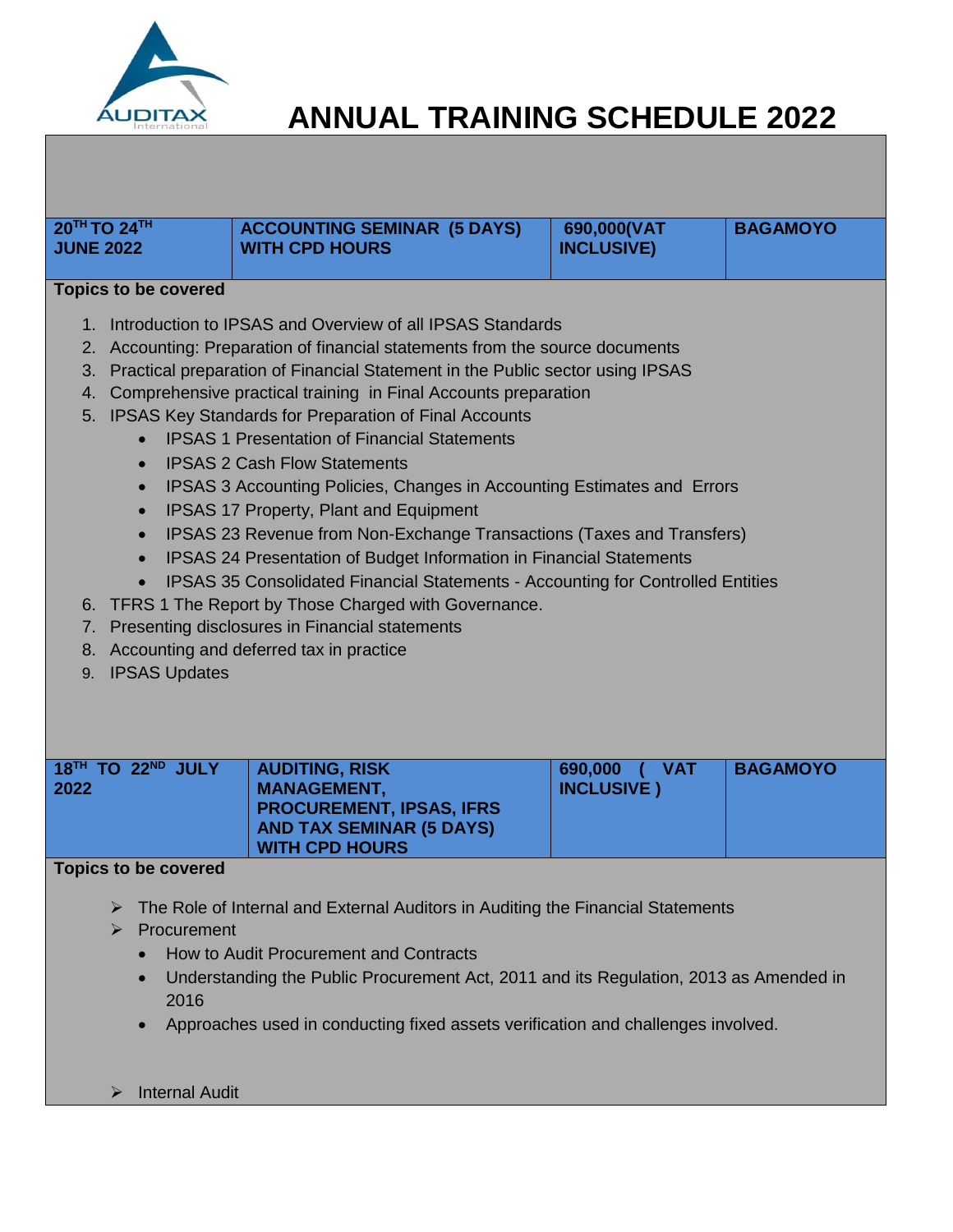

- Risk based Internal Auditing
- The Role of Internal Auditors in Fraud Detection, Assessment and Deterrence
- How to conduct Information Communication Technology (ICT) Audit
- Quality Assessment of Internal Audit Function

### > IPSAS

- Overview/summary of all International Public Sector Accounting Standards (IPSASs)
- IPSAS Updates

### $\triangleright$  IFRS

- Overview/summary of all International Financial Reporting Standards (IFRSs)
- IFRS Updates
- $\triangleright$  Risk Management
	- How to perform Risk Assessment
	- Top Risks facing Organizations in Tanzania
- $\triangleright$  Taxation
	- Various Taxes Applicable to the Public and Private Sector Entities in Tanzania
	- Key tax risks facing Public and Private sector entities in Tanzania and how to manage them
- $\triangleright$  Improving Internal Controls in an organization

| $1$ <sup>ST</sup> TO $5$ <sup>TH</sup> | <b>AUDIT SEMINAR (5 DAYS) WITH</b> | 690,000 (VAT      | <b>BAGAMOYO</b> |
|----------------------------------------|------------------------------------|-------------------|-----------------|
| <b>AUGUST 2022</b>                     | <b>CPD HOURS</b>                   | <b>INCLUSIVE)</b> |                 |

- $\triangleright$  Project Auditing
- $\triangleright$  Audit Techniques to avoid Audit Issues
- $\triangleright$  Audit of Contracts
- **Procurement Audit**
- $\triangleright$  Auditing the Financial Statements
- $\triangleright$  Audit of Budgets
- $\triangleright$  Audit Procedures
- > Internal Audit
	- Internal Audit related to Fraud Investigation, Forensic Audits
	- Internal Auditing on Tax
- Post Clearance Audit
- **>** Payroll Audit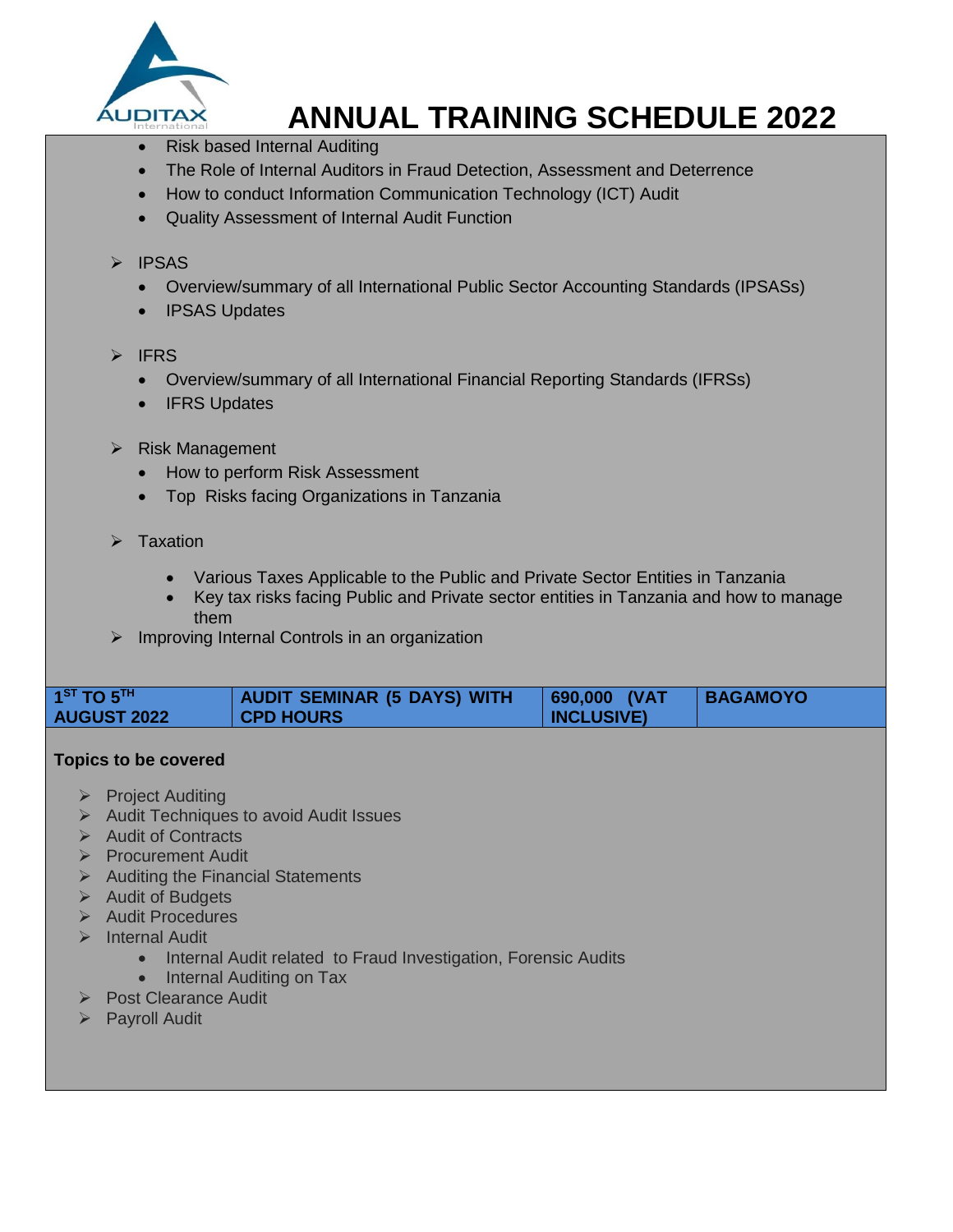

**LEADERSHIP ,PLANNING,WORKING CAPITAL MANAGEMENT, RISK MANAGEMENT AND PERSONAL MANAGEMENT TRAINING (5 DAYS) WITH CPD HOURS**

| 750,000 (         |  |
|-------------------|--|
| VAT               |  |
| <b>INCLUSIVE)</b> |  |
|                   |  |

**CORRIDAL SPRINGS HOTEL - ARUSHA**

#### **Topic to be covered**

**15TH TO 19TH AUGUST 2022**

- 1. Strategic Planning and how to develop a Strategic Plan
- 2. Financial Statements analysis and interpretation.
- 3. Budget Preparation ,Management and Control
- 4. Payables and Receivables Management
- 5. Financial Modelling in Excel
- 6. Cost Management and Optimisation
- 7. Treasury Management (Cash, Investment etc.)
- 8. Inventory Management
- 9. Taxes Applicable to the Public and Private Sector entities, Tax Risks and how to Manage Tax Risks
- 10. Emotional Intelligence
- 11. Personal Management
- 12. Effective Risk Management in Organizations: The role of the Board, Audit Committee and

Management

| $22^{ND}$ TO $26^{TH}$<br><b>AUGUST 2022</b> | <b>AUDITING, RISK</b><br><b>MANAGEMENT,</b><br><b>PROCUREMENT, IPSAS</b><br><b>IFRS &amp; TAX SEMINAR (5)</b> | 690,000 ( VAT<br><b>INCLUSIVE</b> ) | <b>NASHERA</b><br>  HOTEL –<br><b>MOROGORO</b> |
|----------------------------------------------|---------------------------------------------------------------------------------------------------------------|-------------------------------------|------------------------------------------------|
|                                              | DAYS ) WITH CPD HOURS                                                                                         |                                     |                                                |

- ▶ The Role of Internal and External Auditors in Auditing the Financial Statements
- Procurement
	- How to Audit Procurement and Contracts
	- Understanding the Public Procurement Act, 2011 and its Regulation, 2013 as Amended in 2016
	- Approaches used in conducting fixed assets verification and challenges involved.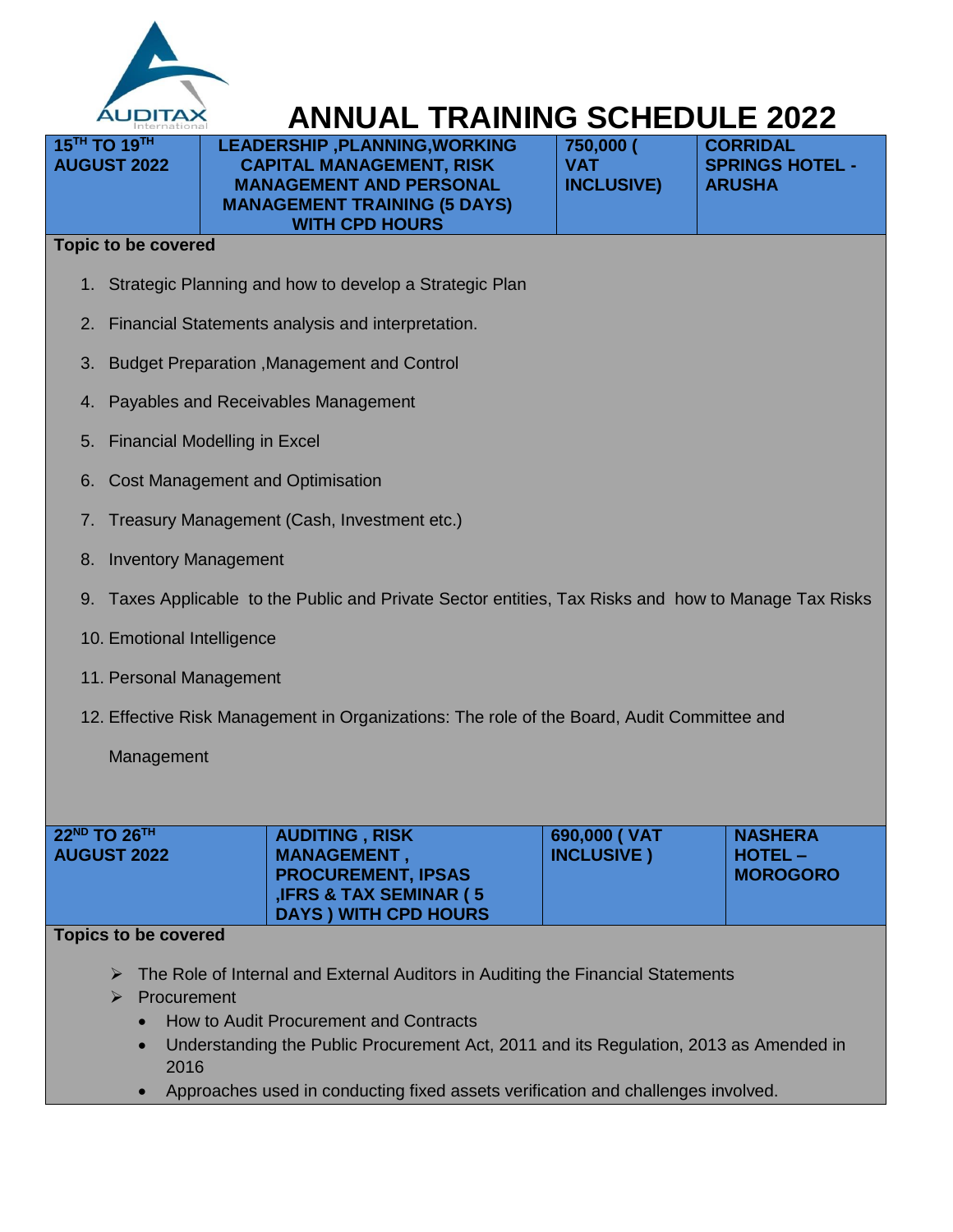

- $\triangleright$  Internal Audit
	- Risk based Internal Auditing
	- The Role of Internal Auditors in Fraud Detection, Assessment and Deterrence
	- How to conduct Information Communication Technology (ICT) Audit
	- Quality Assessment of Internal Audit Function

### $\triangleright$  IPSAS

- Overview/summary of all International Public Sector Accounting Standards (IPSASs)
- IPSAS Updates

## $\triangleright$  IFRS

- Overview/summary of all International Financial Reporting Standards (IFRSs)
- IFRS Updates
- $\triangleright$  Risk Management
	- How to perform Risk Assessment
	- Top Risks facing Organizations in Tanzania
- $\triangleright$  Taxation
	- Various Taxes Applicable to the Public and Private Sector Entities in Tanzania
	- Key tax risks facing Public and Private sector entities in Tanzania and how to manage them
- $\triangleright$  Improving Internal Controls in an organization

| $5$ <sup>TH</sup> TO $9$ <sup>TH</sup> | <b>PRACTICAL &amp;</b>           | 750,000 ( VAT      | <b>CORRIDOR</b>       |
|----------------------------------------|----------------------------------|--------------------|-----------------------|
| <b>SEPTEMBER</b>                       | <b>COMPREHENSIVE IFRS</b>        | <b>INCLUSIVE</b> ) | <b>SPRINGS HOTEL-</b> |
| 2022                                   | <b>SEMINAR (5 DAYS) WITH CPD</b> |                    | <b>ARUSHA</b>         |
|                                        | <b>HOURS</b>                     |                    |                       |

- $\triangleright$  Introduction to IFRS
- **Revenue Recognition** 
	- Revenue from contracts with customers (IFRS 15)
- $\triangleright$  Lease (IFRS 16)
- > Insurance Contracts (IFRS17)
- $\triangleright$  IFRSs for preparation of financial statements
	- Presentation of Financial Statements (IAS 1)
	- Statement of Cash Flow (IAS 7)
	- Changes in accounting policies estimates and errors (IAS 8)
	- Events after reporting period (IAS 10)
	- Operating segment (IFRS 8)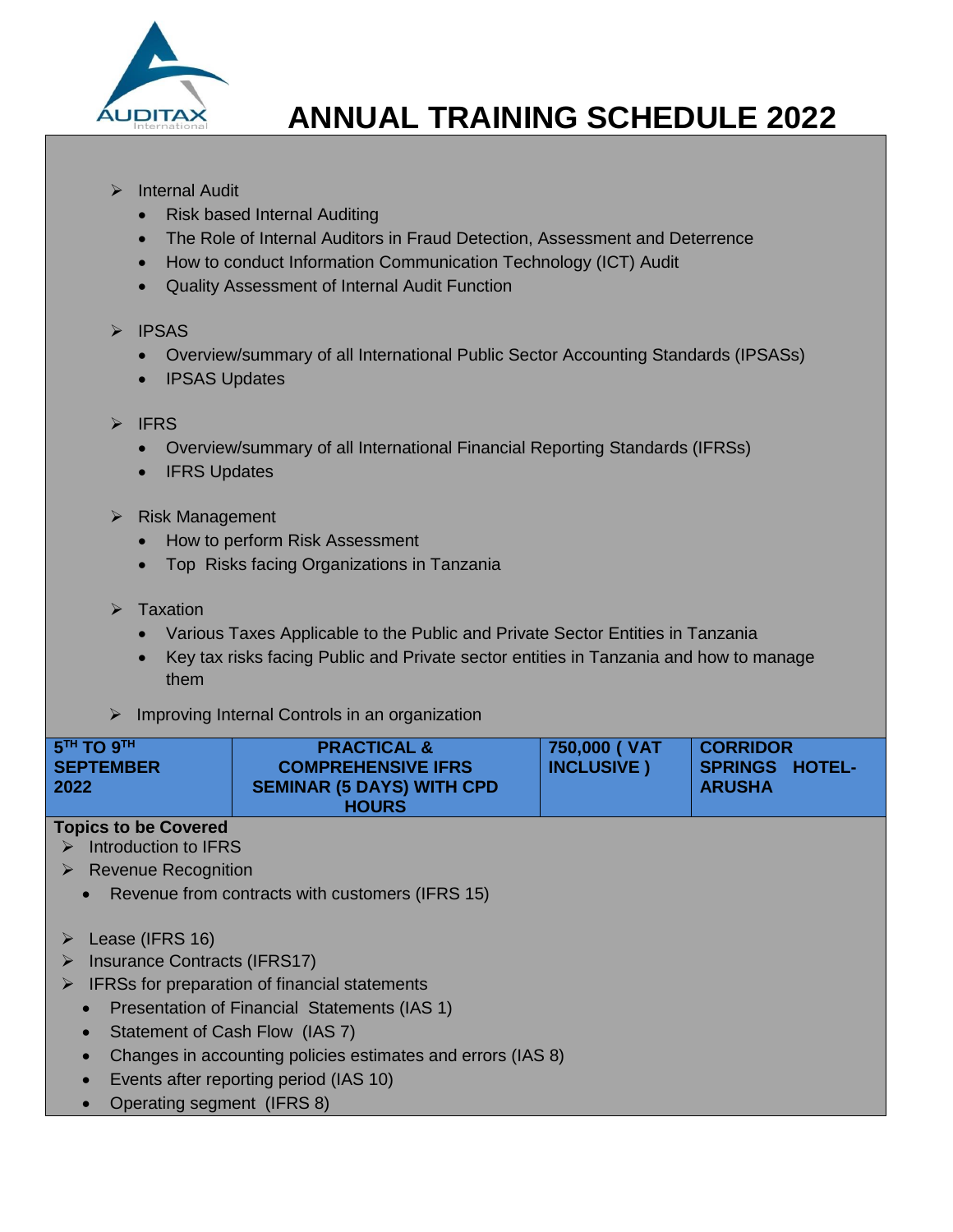

- Related party disclosure (IAS 24)
- Earnings per share (IAS 33)
- Interim financial reports (IAS 34)
- Discontinued operations (IFRS 5)
- Assets
	- Inventory (IAS 2)
	- Property, plant and equipment (IAS 16)
	- Borrowing Costs (IAS 23)
	- Intangible assets (IAS 38)
	- Investment property (IAS 40)
	- Impairment of assets (IAS 36)
	- Non-Current assets held for sale (IFRS 5)
- **►** Liabilities and Expenses & Updates
	- Employment benefits (IAS 19)
	- Provision, Contingent liabilities and Contingent assets (IAS 37)
	- Share-based payment (IFRS 2)
- $\triangleright$  Financial Instruments
	- Financial assets and liabilities, hedging and derivatives (IFRS 9)
	- Financial Instruments disclosures (IFRS 7)
- Income Taxes
	- Income taxes (IAS 12)
- $\triangleright$  Foreign Currency matters
	- The effect of change in foreign exchange rates (IAS 21)
- ▶ Business Combination, Consolidation, Associates & Joint Arrangements
	- Business Combination (IFRS 3)
	- Consolidated Financial Statements (IFRS 10)
	- Separate Financial statements (IAS 27)
	- Investments in Associates and Joint ventures (IAS 28)
	- Joint Arrangements (IFRS 11)
	- Disclosure of Interest in other entities (IFRS12)
- $\triangleright$  Special Areas
	- Accounting for government grants and disclosure of government assistance (IAS 20)
	- Accounting and reporting by retirement benefits plans (IAS 26)
	- Financial reporting in hyperinflationary economies (IAS 29)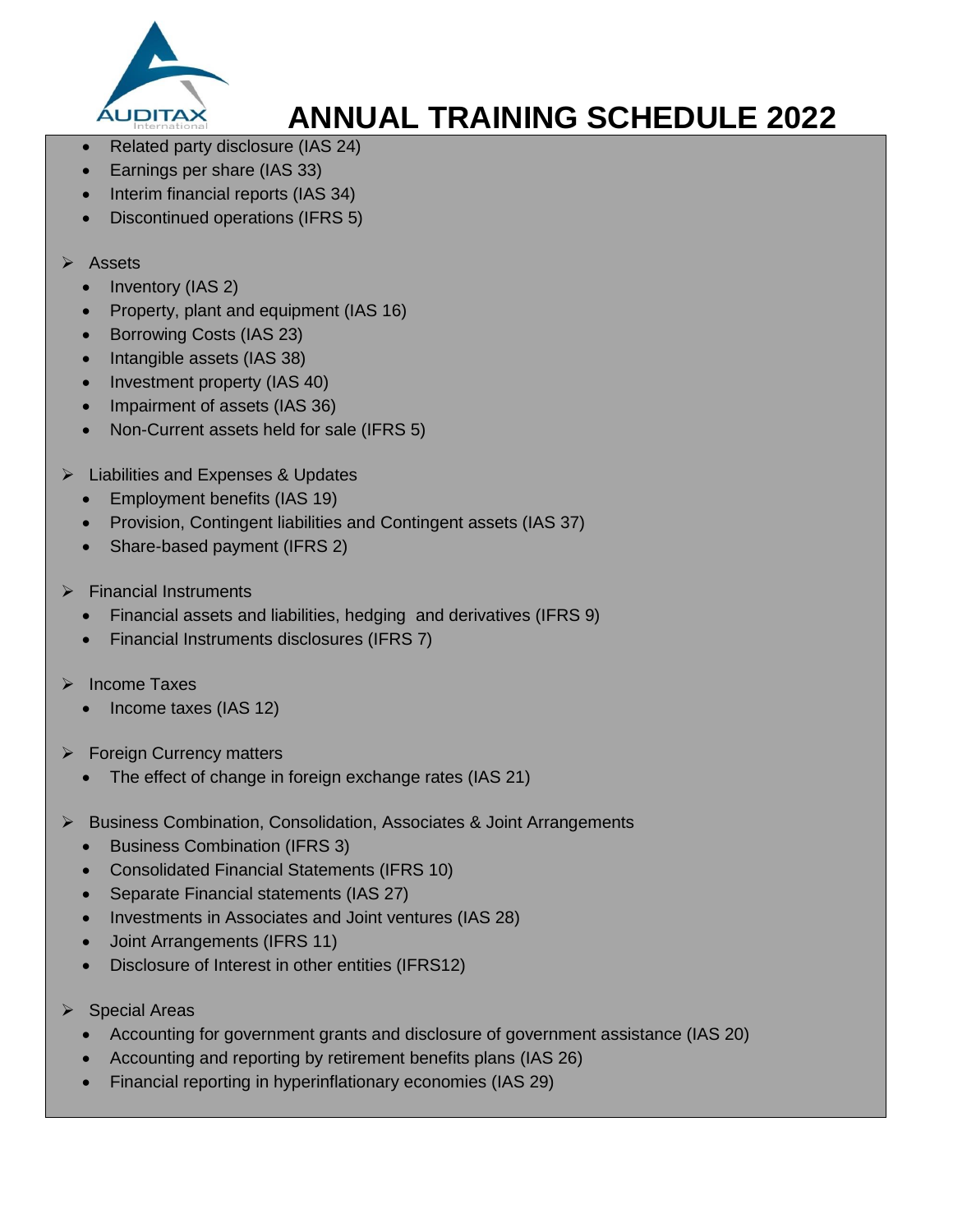

IASB Work Plan

| 17TH TO 21ST<br><b>OCTOBER 2022</b>                                                                                                                                                                                                                                                                                                                                                   | <b>AUDITING, RISK</b><br><b>MANAGEMENT,</b><br><b>PROCUREMENT, IPSAS, IFRS</b><br>& TAX SEMINAR (5 DAYS)<br><b>WITH CPD HOURS</b>                                                                                                             | 690,000(VAT<br><b>INCLUSIVE)</b> | <b>NASHERA</b><br><b>HOTEL</b><br><b>MOROGORO</b> |  |  |
|---------------------------------------------------------------------------------------------------------------------------------------------------------------------------------------------------------------------------------------------------------------------------------------------------------------------------------------------------------------------------------------|-----------------------------------------------------------------------------------------------------------------------------------------------------------------------------------------------------------------------------------------------|----------------------------------|---------------------------------------------------|--|--|
| <b>Topics to be covered:</b>                                                                                                                                                                                                                                                                                                                                                          |                                                                                                                                                                                                                                               |                                  |                                                   |  |  |
| The Role of Internal and External Auditors in Auditing the Financial Statements<br>$\triangleright$ Procurement<br>How to Audit Procurement and Contracts<br>$\bullet$<br>Understanding the Public Procurement Act, 2011 and its Regulation, 2013 as Amended in<br>$\bullet$<br>2016<br>Approaches used in conducting fixed assets verification and challenges involved.<br>$\bullet$ |                                                                                                                                                                                                                                               |                                  |                                                   |  |  |
| <b>Internal Audit</b><br>$\triangleright$<br>$\bullet$<br>$\bullet$                                                                                                                                                                                                                                                                                                                   | <b>Risk based Internal Auditing</b><br>The Role of Internal Auditors in Fraud Detection, Assessment and Deterrence<br>How to conduct Information Communication Technology (ICT) Audit<br><b>Quality Assessment of Internal Audit Function</b> |                                  |                                                   |  |  |

- $\triangleright$  IPSAS
	- Overview/summary of all International Public Sector Accounting Standards (IPSASs)
	- IPSAS Updates
- $\triangleright$  IFRS
	- Overview/summary of all International Financial Reporting Standards (IFRSs)
	- IFRS Updates
- $\triangleright$  Risk Management
	- How to perform Risk Assessment
	- Top Risks facing Organizations in Tanzania
- $\triangleright$  Taxation
	- Various Taxes Applicable to the Public and Private Sector Entities in Tanzania
	- Key tax risks facing Public and Private sector entities in Tanzania and how to manage them
- $\triangleright$  Improving Internal Controls in an organization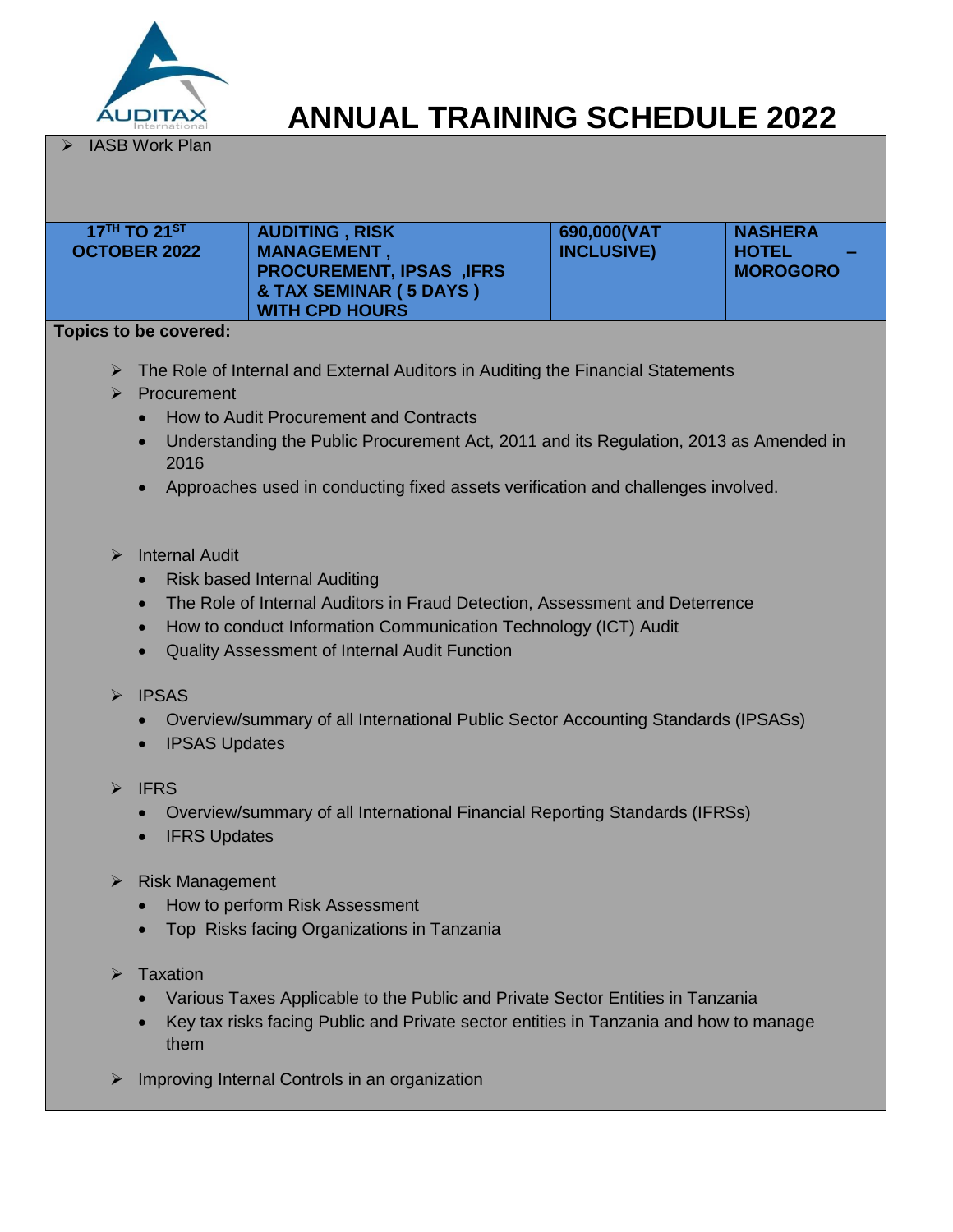

| 7 <sup>TH</sup> & 8 <sup>TH</sup> NOVEMBER<br>2022                                                                                                                                                                                                                                                                                      | <b>ANNUAL TAX UPDATES SEMINAR</b><br>(2 DAYS) WITH CPD HOURS                           | 480,000 (VAT<br><b>INCLUSIVE)</b> | <b>HOLIDAY INN</b><br><b>HOTEL - DAR ES</b><br><b>SALAAM</b> |  |
|-----------------------------------------------------------------------------------------------------------------------------------------------------------------------------------------------------------------------------------------------------------------------------------------------------------------------------------------|----------------------------------------------------------------------------------------|-----------------------------------|--------------------------------------------------------------|--|
| <b>Topics to be covered</b>                                                                                                                                                                                                                                                                                                             |                                                                                        |                                   |                                                              |  |
| Annual tax updates<br>➤<br>Key legislative amendments 2022 (Finance Act, WLMAA)<br>Key regulatory/administrative measures<br><b>Lessons from Decided Tax Cases</b>                                                                                                                                                                      |                                                                                        |                                   |                                                              |  |
| ➤                                                                                                                                                                                                                                                                                                                                       | Understanding Deferred Tax Computation as per IAS 12 Income Tax                        |                                   |                                                              |  |
| <b>Tax Planning</b><br>$\blacktriangleright$<br>Potential areas for tax optimization<br>Techniques for tax planning                                                                                                                                                                                                                     |                                                                                        |                                   |                                                              |  |
| The role of Accountants in Tax Risk Management in Banks & Financial Institutions, Telecom,<br>$\blacktriangleright$<br>Manufacturing, Construction, Tourism, NGOs & Charitable Organizations and Public Sector entities and<br>in other Sectors                                                                                         |                                                                                        |                                   |                                                              |  |
| International Taxation Updates (2022)<br>➤                                                                                                                                                                                                                                                                                              |                                                                                        |                                   |                                                              |  |
| Tax Landscape in Tanzania<br>➤<br>Taxes and tax system<br><b>Tax Compliance</b><br><b>Tax Administration</b>                                                                                                                                                                                                                            |                                                                                        |                                   |                                                              |  |
| 14TH TO 18TH                                                                                                                                                                                                                                                                                                                            | <b>AUDITING, RISK MANAGEMENT,</b>                                                      | 690,000 ( VAT                     | <b>BAGAMOYO</b>                                              |  |
| <b>NOVEMBER 2022</b>                                                                                                                                                                                                                                                                                                                    | <b>PROCUREMENT, IPSAS, IFRS &amp;</b><br>TAX SEMINAR (5 DAYS) WITH CPD<br><b>HOURS</b> | <b>INCLUSIVE</b> )                |                                                              |  |
| <b>Topics to be covered</b>                                                                                                                                                                                                                                                                                                             |                                                                                        |                                   |                                                              |  |
| The Role of Internal and External Auditors in Auditing the Financial Statements<br>➤<br>Procurement<br>➤<br>How to Audit Procurement and Contracts<br>Understanding the Public Procurement Act, 2011 and its Regulation, 2013 as Amended in<br>2016<br>Approaches used in conducting fixed assets verification and challenges involved. |                                                                                        |                                   |                                                              |  |
|                                                                                                                                                                                                                                                                                                                                         |                                                                                        |                                   |                                                              |  |

> Internal Audit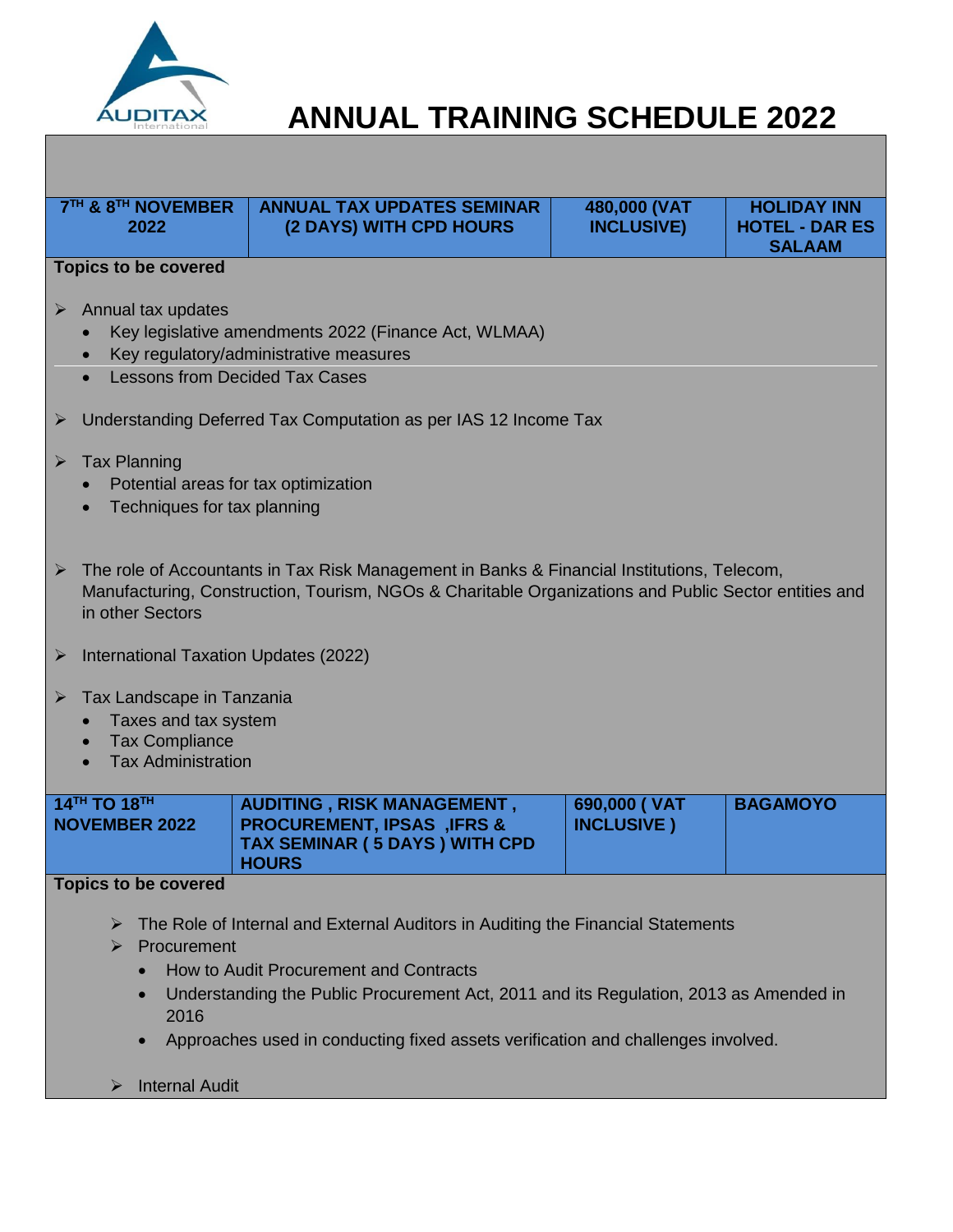

- Risk based Internal Auditing
- The Role of Internal Auditors in Fraud Detection, Assessment and Deterrence
- How to conduct Information Communication Technology (ICT) Audit
- Quality Assessment of Internal Audit Function

### $\triangleright$  IPSAS

- Overview/summary of all International Public Sector Accounting Standards (IPSASs)
- IPSAS Updates

### $\triangleright$  IFRS

- Overview/summary of all International Financial Reporting Standards (IFRSs)
- IFRS Updates
- $\triangleright$  Risk Management
	- How to perform Risk Assessment
	- Top Risks facing Organizations in Tanzania
- $\triangleright$  Taxation
	- Various Taxes Applicable to the Public and Private Sector Entities in Tanzania
	- Key tax risks facing Public and Private sector entities in Tanzania and how to manage them
- $\triangleright$  Improving Internal Controls in an organization

| $12$ <sup>TH</sup> TO 16 <sup>TH</sup><br><b>AUDTING, RISK MANAGEMENT,</b><br>PROCUREMENT , IPSAS, IFRS &<br><b>DECEMBER 2022</b><br><b>TAX SEMINAR (5 DAYS) WITH CPD</b><br><b>HOURS</b> | 690,000 ( VAT<br><b>INCLUSIVE</b> ) | <b>NASHERA</b><br>I HOTEL I<br>$\sim$<br>∣ MOROGORO |
|-------------------------------------------------------------------------------------------------------------------------------------------------------------------------------------------|-------------------------------------|-----------------------------------------------------|
|-------------------------------------------------------------------------------------------------------------------------------------------------------------------------------------------|-------------------------------------|-----------------------------------------------------|

## **Topics to be covered**

- $\triangleright$  The Role of Internal and External Auditors in Auditing the Financial Statements
- Procurement
	- How to Audit Procurement and Contracts
	- Understanding the Public Procurement Act, 2011 and its Regulation, 2013 as Amended in 2016
	- Approaches used in conducting fixed assets verification and challenges involved.

## > Internal Audit

- Risk based Internal Auditing
- The Role of Internal Auditors in Fraud Detection, Assessment and Deterrence
- How to conduct Information Communication Technology (ICT) Audit
- Quality Assessment of Internal Audit Function
- > IPSAS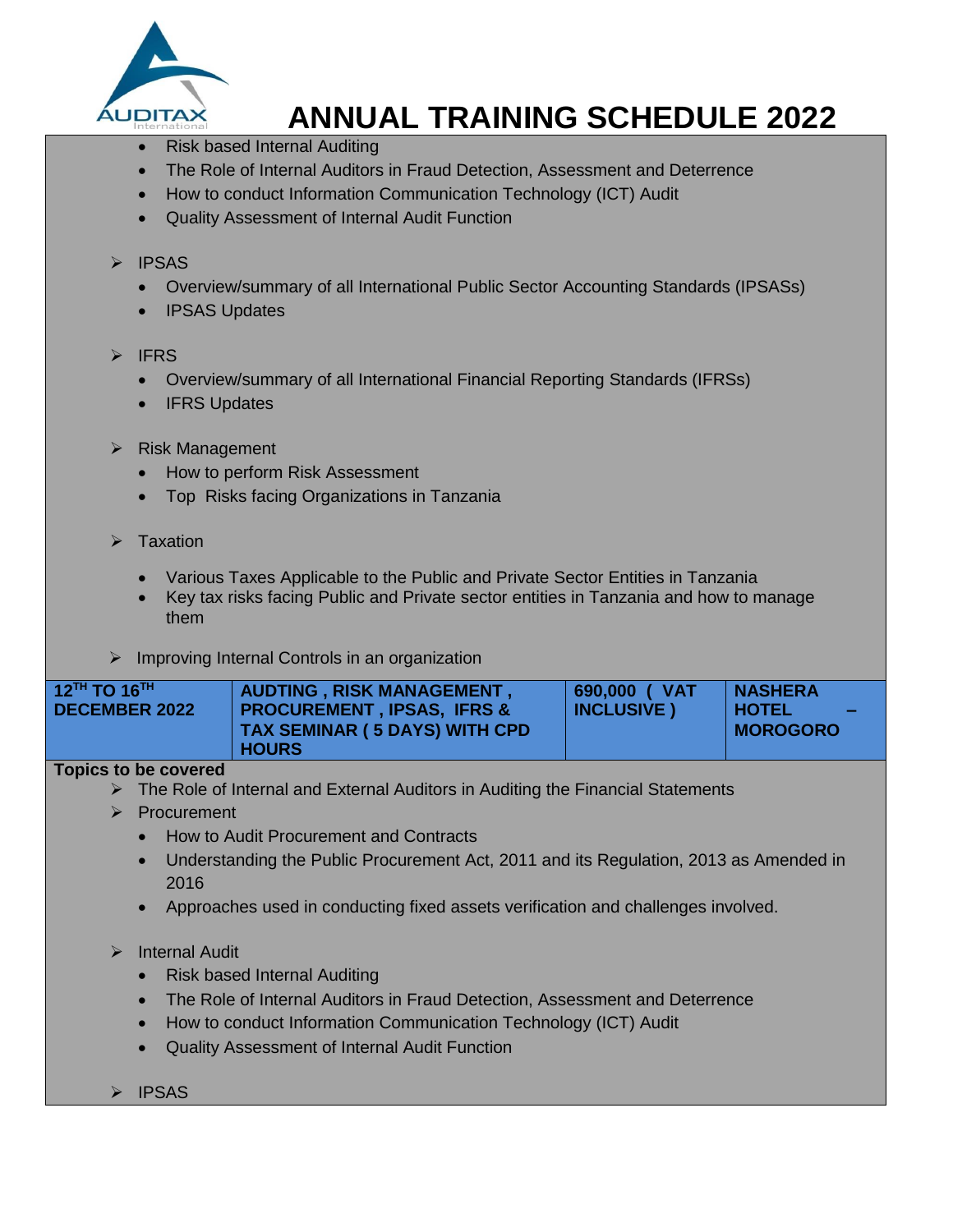

- Overview/summary of all International Public Sector Accounting Standards (IPSASs)
- IPSAS Updates

### $\triangleright$  IFRS

- Overview/summary of all International Financial Reporting Standards (IFRSs)
- IFRS Updates

#### $\triangleright$  Risk Management

- How to perform Risk Assessment
- Top Risks facing Organizations in Tanzania
- $\triangleright$  Taxation
	- $\triangleright$  Various Taxes Applicable to the Public and Private Sector Entities in Tanzania
	- $\triangleright$  Key tax risks facing Public and Private sector entities in Tanzania and how to manage them
- $\triangleright$  Improving Internal Controls in an organization

Kindly confirm your attendance through [info@auditaxinternational.co.tz or](mailto:info@auditaxinternational.co.tz%20or) by calling 0719 878490/0752559964

Auditax International | PPF Tower, 7<sup>th</sup> Floor, Garden Avenue/Ohio Street P.O. Box 77949, Dar Es Salaam |T: +255 22 212 0692 M: 0719 878490 | Email: **[info@auditaxinternational.co.tz](mailto:info@auditaxinternational.co.tz)**

Website: **www.auditaxinternational.co.tz**

**Do you want Tax, IPSAS, IFRS, Auditing, Accounting, Leadership, Risk Management, Fixed Assets Management, Human Resources, etc. course in House?**

Kindly contact us

Email: [info@auditaxinternational.co.tz](mailto:info@auditaxinternational.co.tz)

Mobile: +255 719 878490

Website: [www.auditaxinternational.co.tz/training](http://www.auditaxinternational.co.tz/training)

*Download our TaxAccounts 24/7 App on Google play store and Apple store for Tanzania tax laws and updates on their changes; quick insights into accounting and auditing standards; researched articles on tax, accounting and auditing as well as the latest news on various trainings organized by Auditax International.*